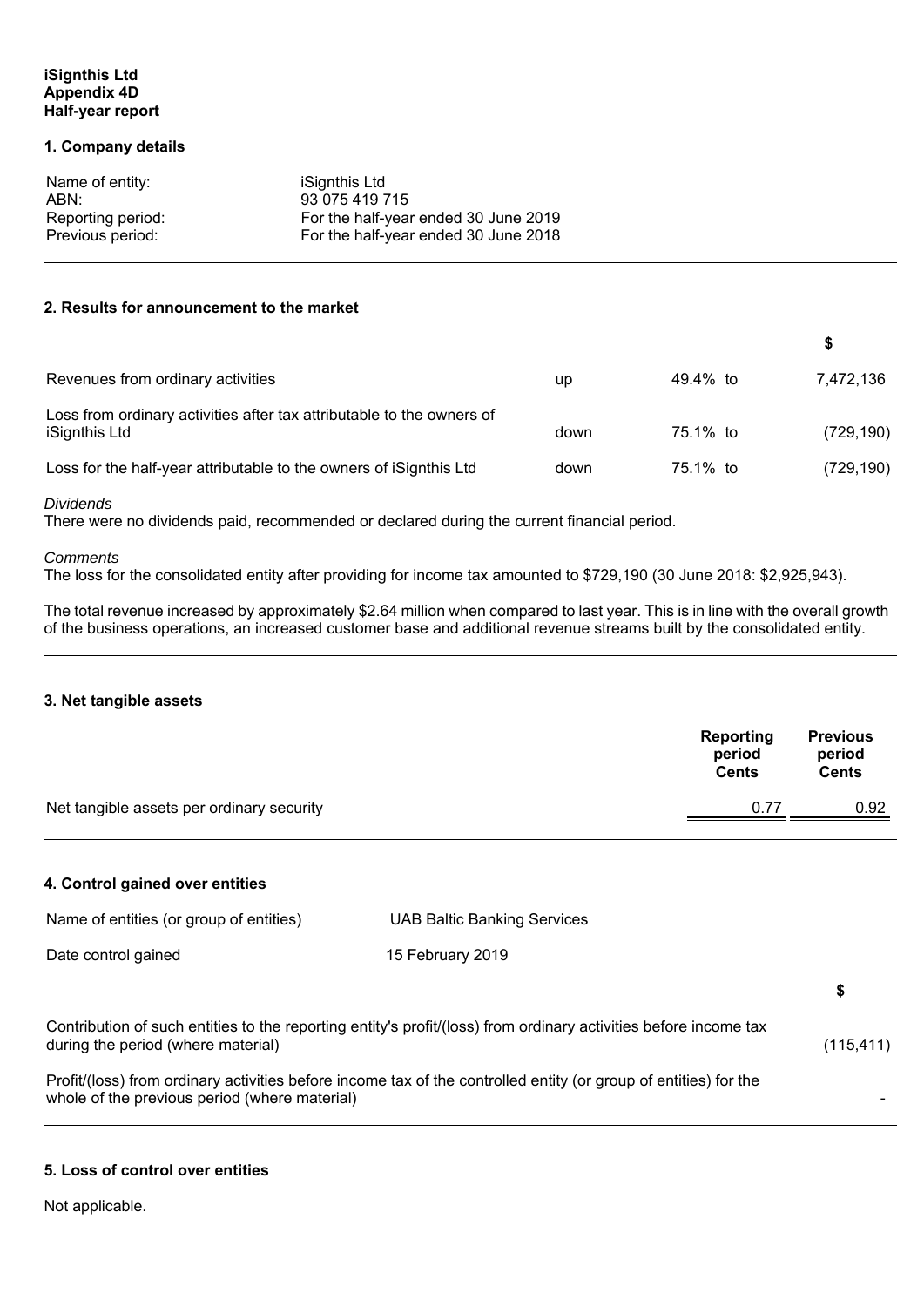# **6. Dividends**

*Current period* 

There were no dividends paid, recommended or declared during the current financial period.

*Previous period* 

There were no dividends paid, recommended or declared during the previous financial period.

#### **7. Dividend reinvestment plans**

Not applicable.

# **8. Details of associates and joint venture entities**

Not applicable.

# **9. Foreign entities**

*Details of origin of accounting standards used in compiling the report:* 

Not applicable as all foreign entities of iSignthis Limited report under IFRS.

#### **10. Audit qualification or review**

*Details of audit/review dispute or qualification (if any):* 

The financial statements were subject to a review by the auditors and the review report is attached as part of the Interim Report.

# **11. Attachments**

*Details of attachments (if any):* 

The Interim Report of iSignthis Ltd for the half-year ended 30 June 2019 is attached.

**12. Signed** 

Signed  $\sqrt{4}$ 

Nickolas John Karantzis Managing Director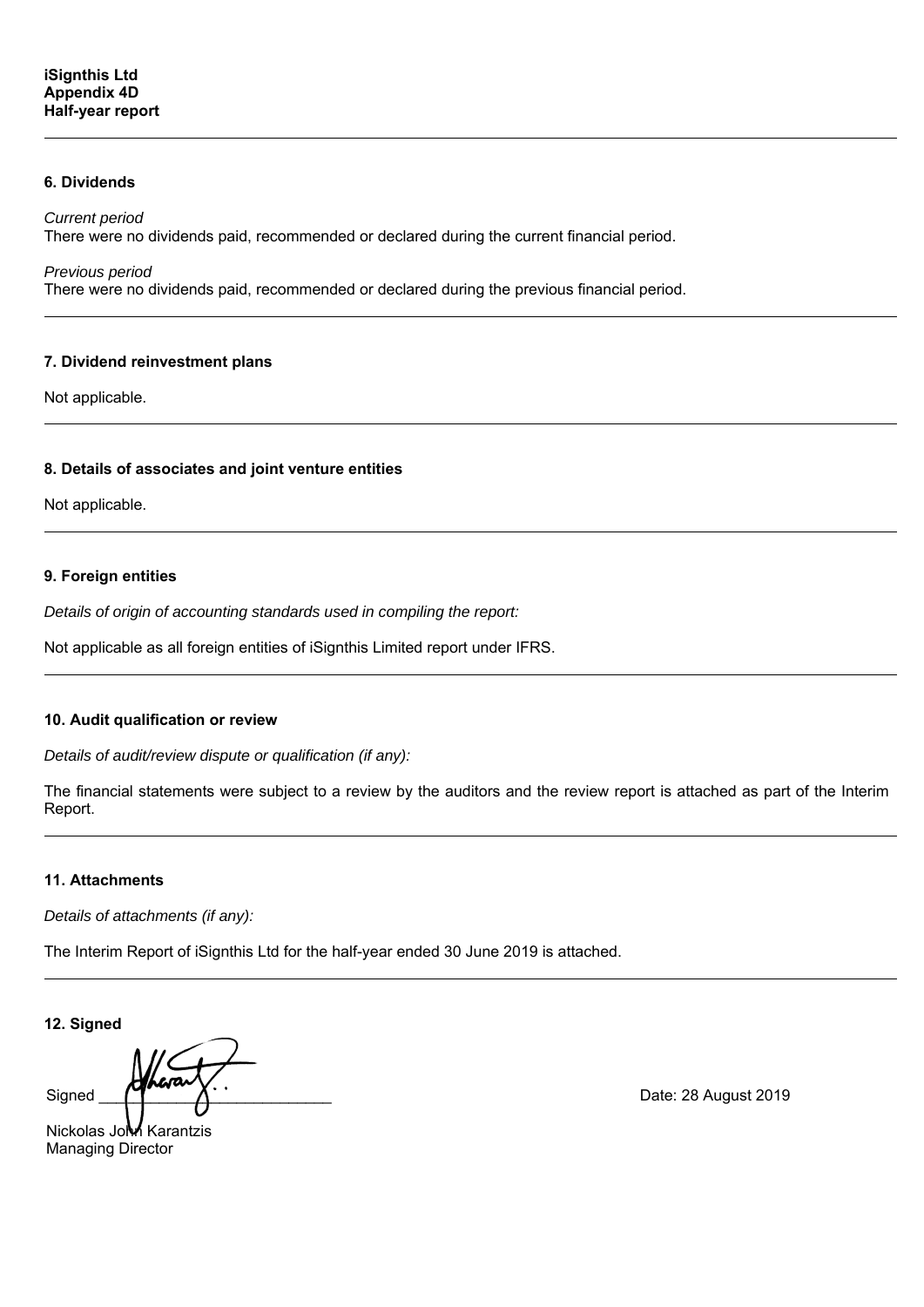# **iSignthis Ltd**

**ABN 93 075 419 715** 

**Interim Report - 30 June 2019**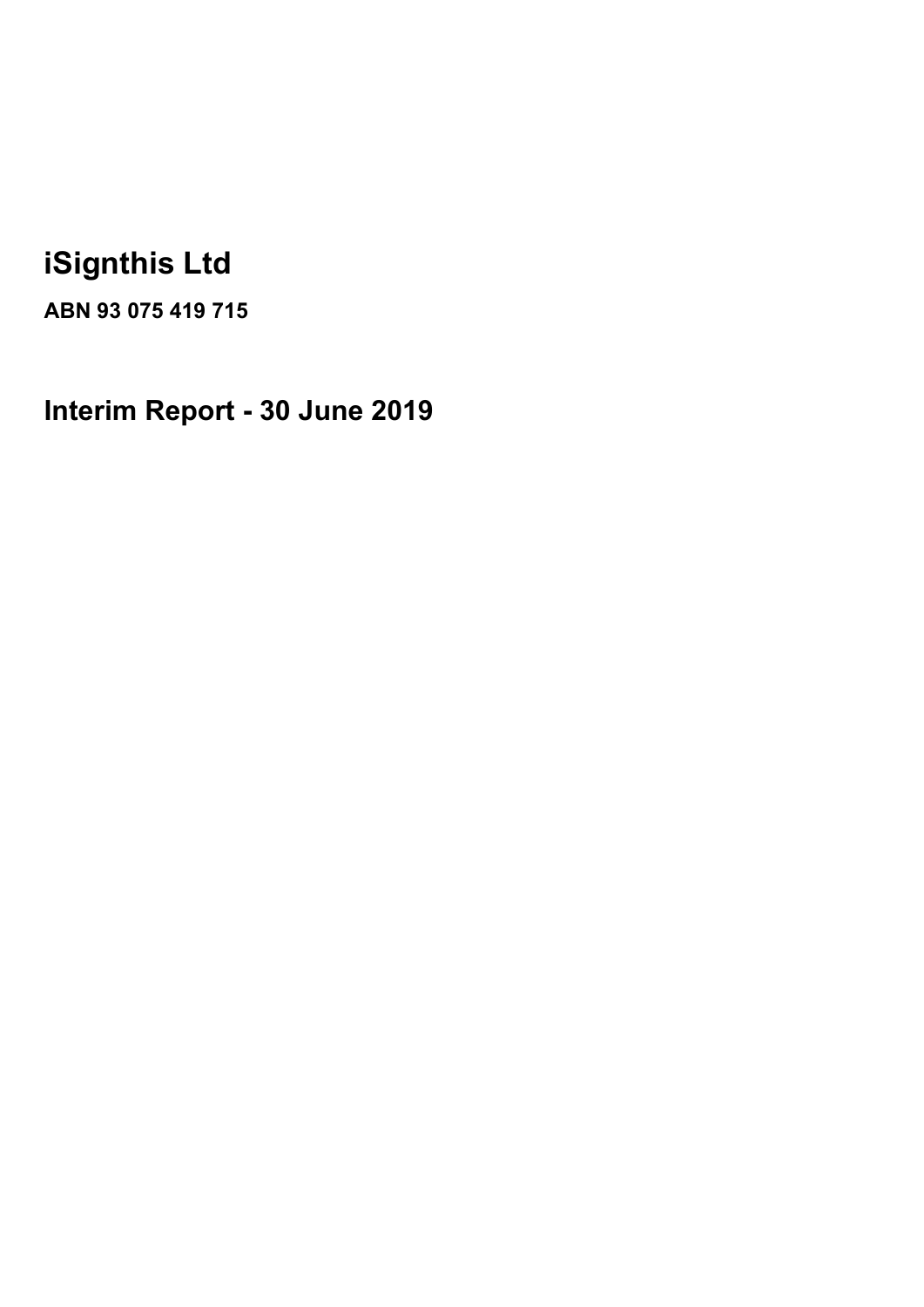# **iSignthis Ltd Corporate directory 30 June 2019**

| Directors                 | Timothy Hart (Non-Executive Chairman)<br>Nickolas John Karantzis (Managing Director)<br>Barnaby Egerton-Warburton (Non-Executive Director)<br>Scott Minehane (Non-Executive Director)<br>Christakis Taoushanis (Non-Executive Director) |
|---------------------------|-----------------------------------------------------------------------------------------------------------------------------------------------------------------------------------------------------------------------------------------|
| Company secretary & CFO   | <b>Todd Richards</b>                                                                                                                                                                                                                    |
| Registered office         | 456 Victoria Parade<br>East Melbourne, VIC, 3002<br>Telephone: +61 0 8640 0990<br>Facsimile: +61 3 8640 0953                                                                                                                            |
| Share register            | <b>Link Market Services</b><br>Level 12, 680 George Street<br>Sydney, NSW, 2000<br>Telephone: 1300 554 474                                                                                                                              |
| Auditor                   | <b>Grant Thornton Audit Pty Ltd</b><br>Level 22, Tower 5, Collins Square<br>727 Collins Street<br>Melbourne, VIC, 3008                                                                                                                  |
| Stock exchange listing    | iSignthis Ltd shares are listed on the Australian Securities Exchange and cross listed<br>on Frankfurt Stock Exchange (ASX: ISX   FRA: TA8)                                                                                             |
| Website                   | www.isignthis.com                                                                                                                                                                                                                       |
| Internal Auditor (Cyprus) | Nexia Poyiadjis Chartered Accountants<br>2 Sophouli str,<br>8th floor Nicosia 1096<br>Cyprus                                                                                                                                            |
| ISO27001 Certifier        | <b>British Standards Institute</b><br>Suite 5.02 Level 5,<br>484 St Kilda Road,<br>Melbourne, VIC 3004                                                                                                                                  |
| PCI DSS Certifier         | Security Centric Pty Ltd<br>Level 9<br>580 George Street<br>Sydney NSW 2000                                                                                                                                                             |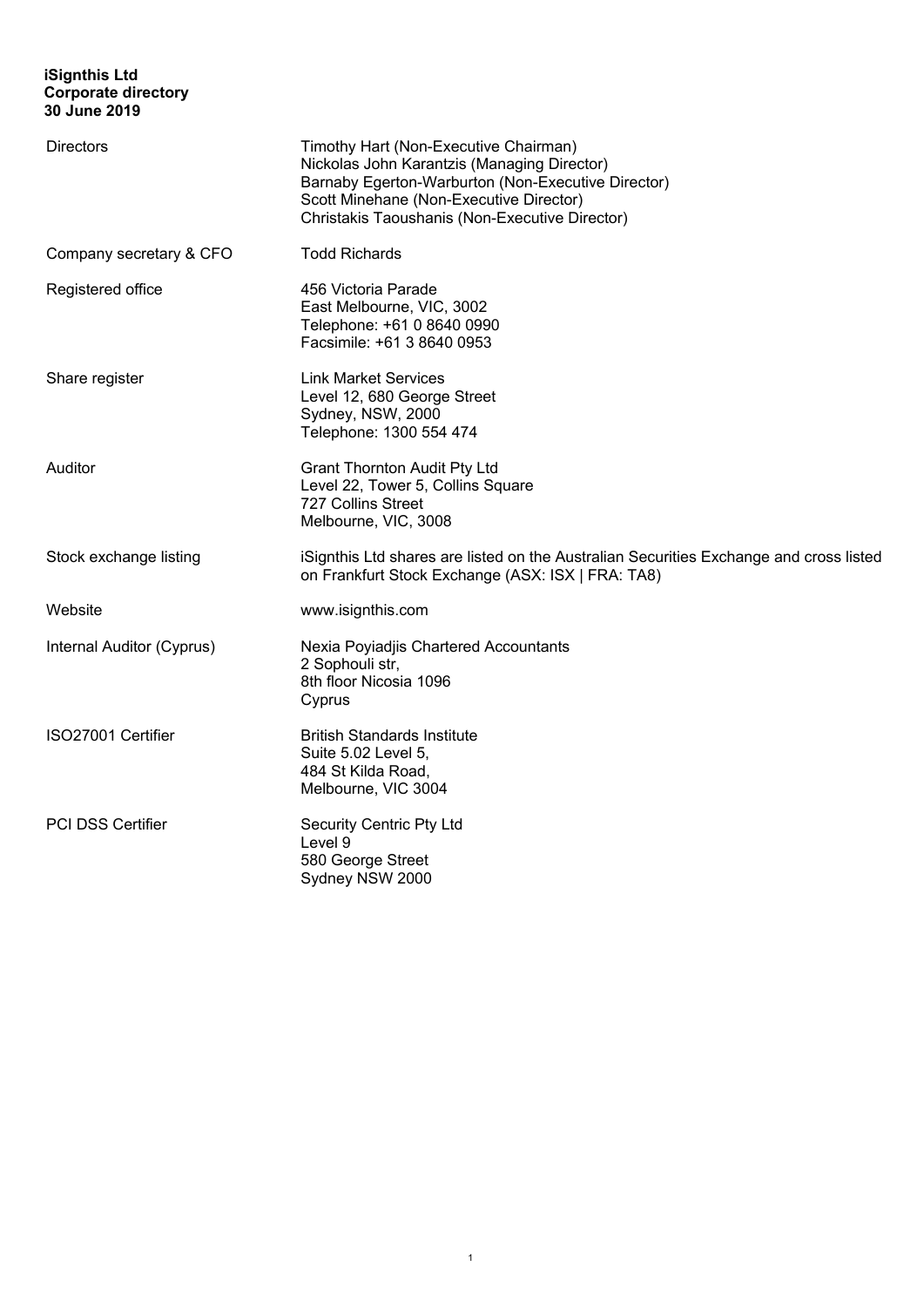# **iSignthis Ltd Directors' report 30 June 2019**

The directors present their report, together with the financial statements, on the consolidated entity (referred to hereafter as the 'consolidated entity') consisting of iSignthis Ltd (referred to hereafter as the 'company' or 'parent entity') and the entities it controlled at the end of, or during, the half-year ended 30 June 2019.

# **Directors**

The following persons were directors of iSignthis Ltd during the whole of the financial half-year and up to the date of this report, unless otherwise stated:

Mr Timothy Hart (Non-Executive Chairman) Mr Nickolas John Karantzis (Managing Director) Mr Scott Minehane (Non-Executive Director) Mr Barnaby Egerton-Warburton (Non-Executive Director) Mr Christakis Taoushanis (Non-Executive Director)

#### **Principal activities**

iSignthis Ltd is an Australian headquartered, global, leading eMoney, payments and identity technology company.

Our product offerings revolve around optimising the online payment user experience. We provide specialist banking services to cross-border, regulated and high value businesses. Our services include a complete end customer onboarding solution, remote identity verification, payment processing, card acquiring, settlement, IBAN accounts, SEPA transfers and deposittaking eMoney services.

By converging payments and identity, iSignthis delivers regulatory compliance to an enhanced customer due diligence standard to our business customers, via our patented Paydentity™ Know Your Customer's Customer (KYCC) platform. We offer our business customers global reach and KYCC for any of the world's 4.3Bn 'bank verified' end users, who in turn can be remotely on-boarded to our regulated merchants or business customers in as little as 3 to 5 minutes via the Paydentity™ KYCC platform.

iSignthis operates a payments ecosystem whereby consumers purchase electronic money ("eMoney"), which emoney issued under our European Economic Area\* Electronic Money Institution ("EMI") license. The eMoney is then redeemed at our merchant network by the consumer. The consumer has the benefit of wide payment sources to purchase eMoney, using a large number of source currencies, and that their Paydentity™ verified identity is then linked to iSignthis eMoney in turn reducing the onboarding time for consumers at participating merchant's point of sale or service provision point.

The process is advantageous to merchants as the customer due diligence process (or Know Your Customer / KYC) is streamlined significantly. iSIgnthis markets its services to merchants directly, with retail consumers acquired indirectly by iSignthis following introduction of the consumer by the merchant to iSignthis eMoney service.

\* Includes a United Kingdom post BREXIT transitional license issued by the Financial Conduct Authority.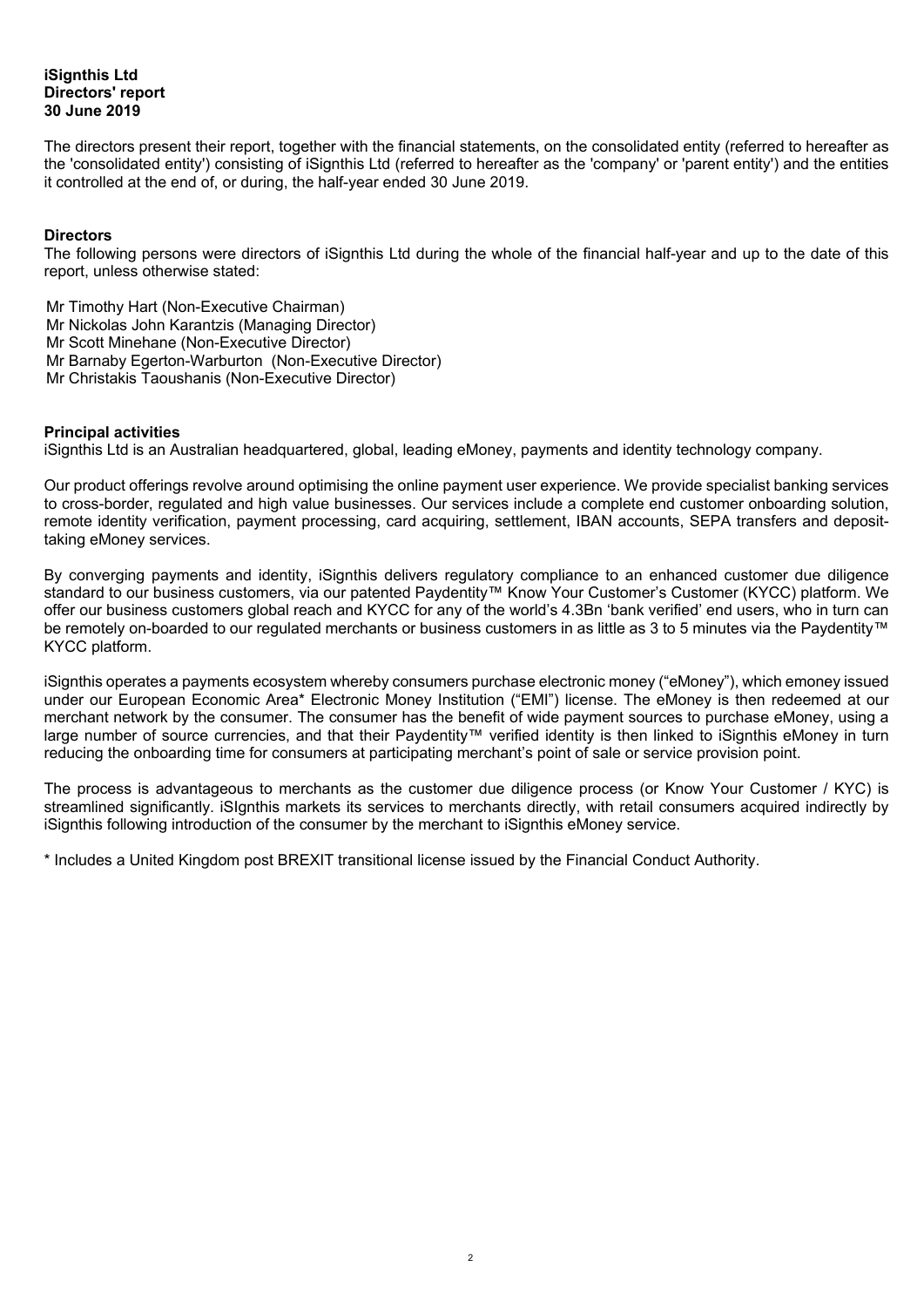# **iSignthis Ltd Directors' report 30 June 2019**

iSignthis Paydentity™ service is the trusted back office solution for regulated entities, allowing merchants to stay ahead of the regulatory curve, and focus on growing their core business. iSignthis' subsidiary, iSignthis eMoney Ltd, trades as ISXPay®, and is an EEA authorised eMoney Monetary Financial Institution, offering card acquiring in the EEA, and Australia.

 ISXPay® is a principal member of Visa Inc, Mastercard Inc, Diners, Discover, (China) Union Pay International and JCB International, an American Express aggregator, and provides merchants with access to payments via alternative methods including SEPA, Poli Payments, Sofort, Trustly, WeChat, AliPay and others.

 UAB Baltic Banking Service, a wholly owned subsidiary of iSignthis Ltd, provides API based access to SEPA Core, SEPA Instant and SEPA business scheme, for neobanks, banks, credit unions and emoney institutions, and provides a bridge to the Central Bank of Lithuania's CENTROLink service.

 Probanx Information Systems Ltd (Probanx®), a wholly owned subsidiary of iSignthis Ltd, is an international CORE banking software company which has been serving the banking industry since the year 2000 by developing comprehensive banking software solutions to financial institutions around the globe. Probanx offers web-based banking solutions using the latest technology and international standard business rules. Our customers are located on five continents and supported from our technical centres in Europe and Australia.

 iSignthis' Probanx delivers core banking software, including a fully comprehensive and versatile banking solution for retail, corporate and private banks, emoney and payment institutions, offering capabilities that up until now were affordable only by large commercial banks.

Our in-house developed and patented Paydentity™ identity verification, Probanx® CORE Banking and ISXPay® payment platforms make delivery of these services possible.

iSignthis' mission is to keep enhancing our neobanking capabilities in order to strength our compliance and banking proposition to business customers.

# **Financial performance**

The loss for the consolidated entity after providing for income tax amounted to \$729,190 (30 June 2018: \$2,925,943).

Revenue including other income during the period amounted to \$8,149,229 (June 2018: \$5,510,925), which included interest of \$55,514, sales from operating activities of \$7,472,136 and R&D tax concession of \$621,579.

Operating costs for the financial year were \$3,004,580 (June 2018: \$4,736,933).

Employment benefit costs amounted to \$3,221,470 (June 2018: \$2,013,110), due to an increase in the number of employees throughout the financial year.

Corporate expenses amounted to \$1,356,888 (June 2018: \$633,080) resulting from continuing operations. These fees are made up of consultancy, accounting, and other professional services.

Share based payments during the period amounted to \$483,224 (June 2018: \$107,333) which includes a total of 3,443,000 performance rights issued to employees in accordance with the company's employee incentive scheme.

#### **Financial Position**

The net assets of the consolidated entity increased by \$1,421,491 to \$12,865,455 as at 30 June 2019 (December 2018: \$11,443,964). The consolidated entity's working capital, being current assets less current liabilities was \$8,036,106 at 30 June 2019 (December 2018: \$9,850,889). During the period the consolidated entity had negative cash flow from operating activities of \$282,743 (June 2018: cash outflow of \$1,304,531).

As a result of the above the Directors believe the consolidated entity is in a strong and stable position to expand and grow its current operations.

#### **Significant changes in the state of affairs**

On 2 January 2019, the consolidated entity issued 1,208,936 fully paid ordinary shares upon the vesting of performance rights.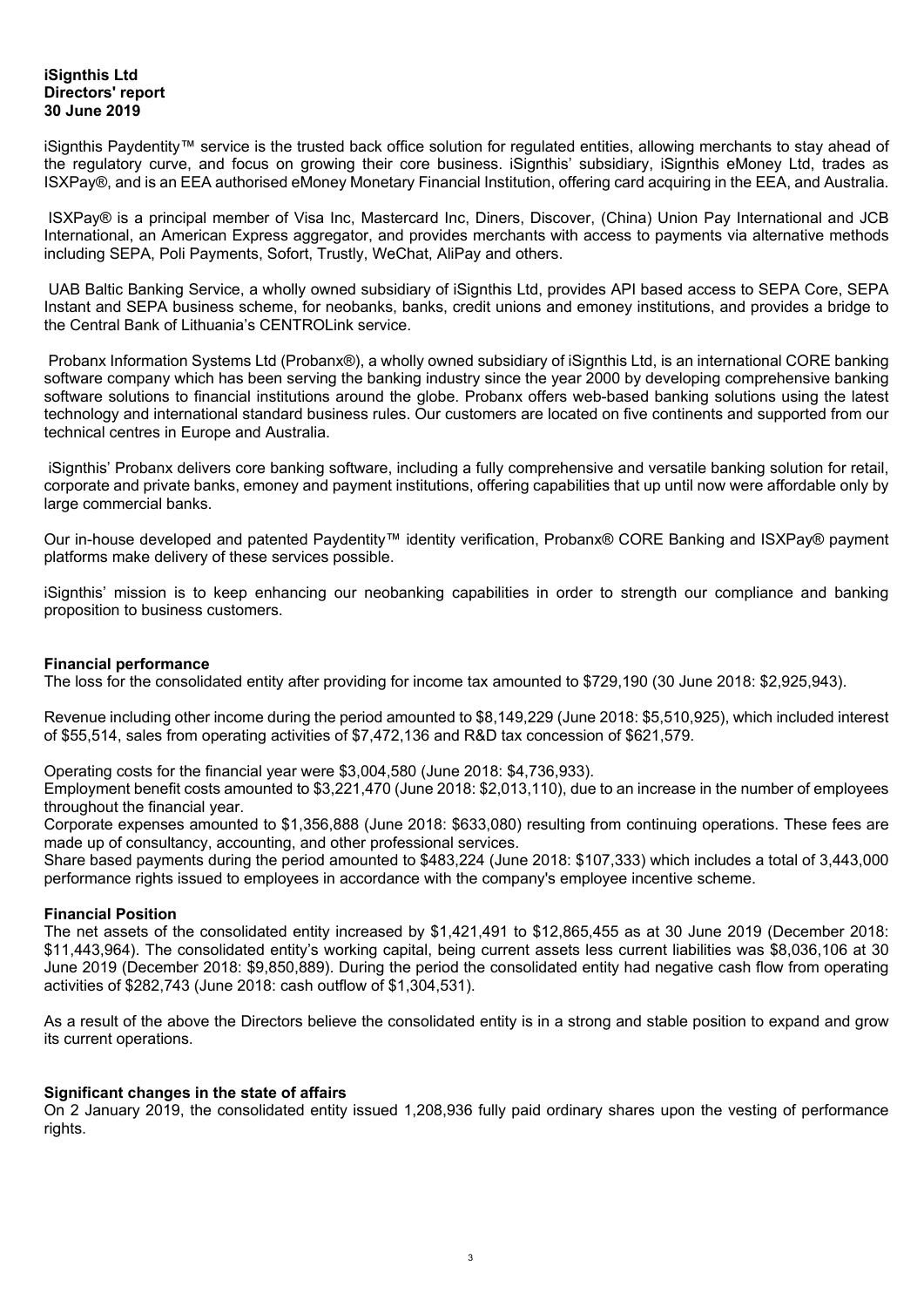# **iSignthis Ltd Directors' report 30 June 2019**

On 15 February 2019, the consolidated entity completed the acquisition of 100% of share capital of UAB Baltic Banking Services.

The purchase price consisted of an initial payment of €75,000, as well as €75,000 of fully paid ordinary shares in the consolidated entity, issued on 28 February 2019, converted to AUD at the RBA spot rate.

There is also an earn out associated with the acquisition, based upon a multiplier of EBIT as at 31 December 2019 minus the Initial Payment, capped at €1.5m, with consideration payable as 85% fully paid ordinary shares with a majority escrow provision, and 15% cash component.

On 26 February 2019, the consolidated entity amended the conversion date of 1,250,000 performance rights from 1 September 2020 to 28 February 2019.

On 1 March 2019, the consolidated entity issued 1,250,000 fully paid ordinary shares upon the vesting of performance rights.

On 6 March 2019, the consolidated entity issued 62,500 fully paid ordinary shares upon the vesting of performance rights. Also on 6 March 2019, the consolidated entity issued 607,055 fully paid ordinary shares as partial consideration for the purchase of UAB Baltic Banking Services. The shares are subject to a voluntary escrow period from date of issue until 31 December 2019.

On 12 March 2019, the consolidated entity issued 85,000 fully paid ordinary shares upon the vesting of performance rights.

On 13 March 2019, the consolidated entity issued 3,000,000 unlisted options to advisors with an exercise price of \$0.30 and expiry date of 10 July 2020.

On 26 April 2019, the consolidated entity issued 150,000 fully paid ordinary shares upon the vesting of performance rights.

There were no other significant changes in the state of affairs of the consolidated entity during the financial half-year.

# **Auditor's independence declaration**

A copy of the auditor's independence declaration as required under section 307C of the Corporations Act 2001 is set out immediately after this directors' report.

# **Rounding of amounts**

iSignthis Ltd is a type of Company that is referred to in ASIC Corporations (Rounding in Financial/Directors' Reports) Instrument 2016/191 and therefore the amounts contained in this report and in the financial report have been rounded to the nearest dollar.

This report is made in accordance with a resolution of directors, pursuant to section 306(3)(a) of the Corporations Act 2001.

On behalf of the directors

 $\overline{\phantom{a}}$ 

Nickolas John Karantzis Managing Director

28 August 2019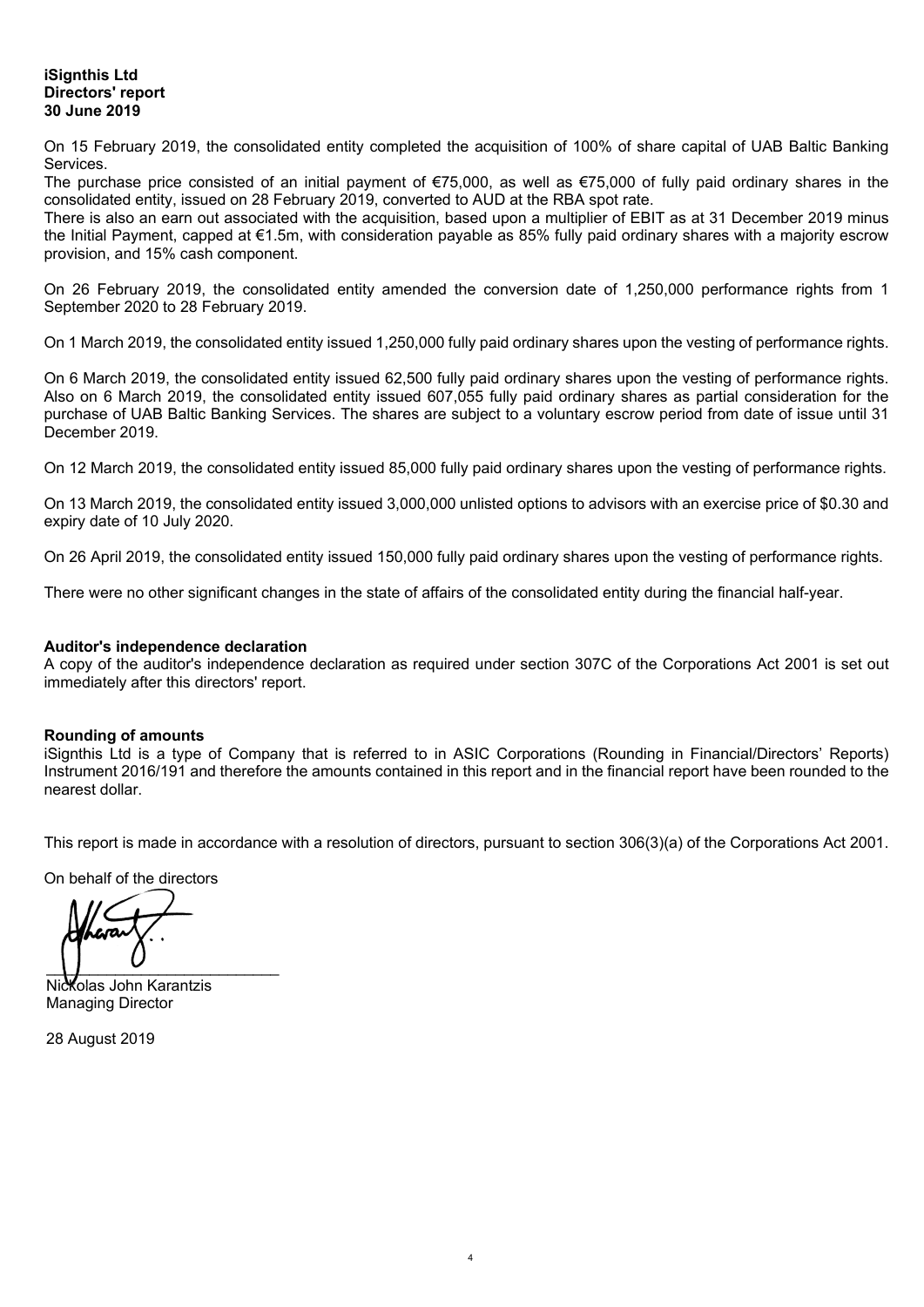

Collins Square, Tower 5 727 Collins Street Melbourne VIC 3008

Correspondence to: GPO Box 4736 Melbourne VIC 3001

**T** +61 3 8320 2222 **F** +61 3 8320 2200 **E** [info.vic@au.gt.com](mailto:info.vic@au.gt.com) **W** www.grantthornton.com.au

# **Auditor's Independence Declaration**

To the Directors of iSignthis Ltd

In accordance with the requirements of section 307C of the *Corporations Act 2001*, as lead auditor for the review of iSignthis Ltd for the half-year ended 30 June 2019, I declare that, to the best of my knowledge and belief, there have been:

- a No contraventions of the auditor independence requirements of the *Corporations Act 2001* in relation to the review; and
- b No contraventions of any applicable code of professional conduct in relation to the review.

Crut Alter

Grant Thornton Audit Pty Ltd Chartered Accountants

B L Taylor Partner – Audit & Assurance

Melbourne, 28 August 2019

Grant Thornton Audit Pty Ltd ACN 130 913 594 a subsidiary or related entity of Grant Thornton Australia Ltd ABN 41 127 556 389

'Grant Thornton' refers to the brand under which the Grant Thornton member firms provide assurance, tax and advisory services to their clients and/or refers to one or more member firms, as the context requires. Grant Thornton Australia Ltd is a member firm of Grant Thornton International Ltd (GTIL). GTIL and the member firms are not a worldwide partnership. GTIL and each member firm is a separate legal entity. Services are delivered by the member firms. GTIL does not provide services to clients. GTIL and its member firms are not agents of, and do not obligate one<br>another and are not liable for one another's acts or omissions. In the Australi Grant Thornton Australia Limited.

Liability limited by a scheme approved under Professional Standards Legislation.

**www.grantthornton.com.au**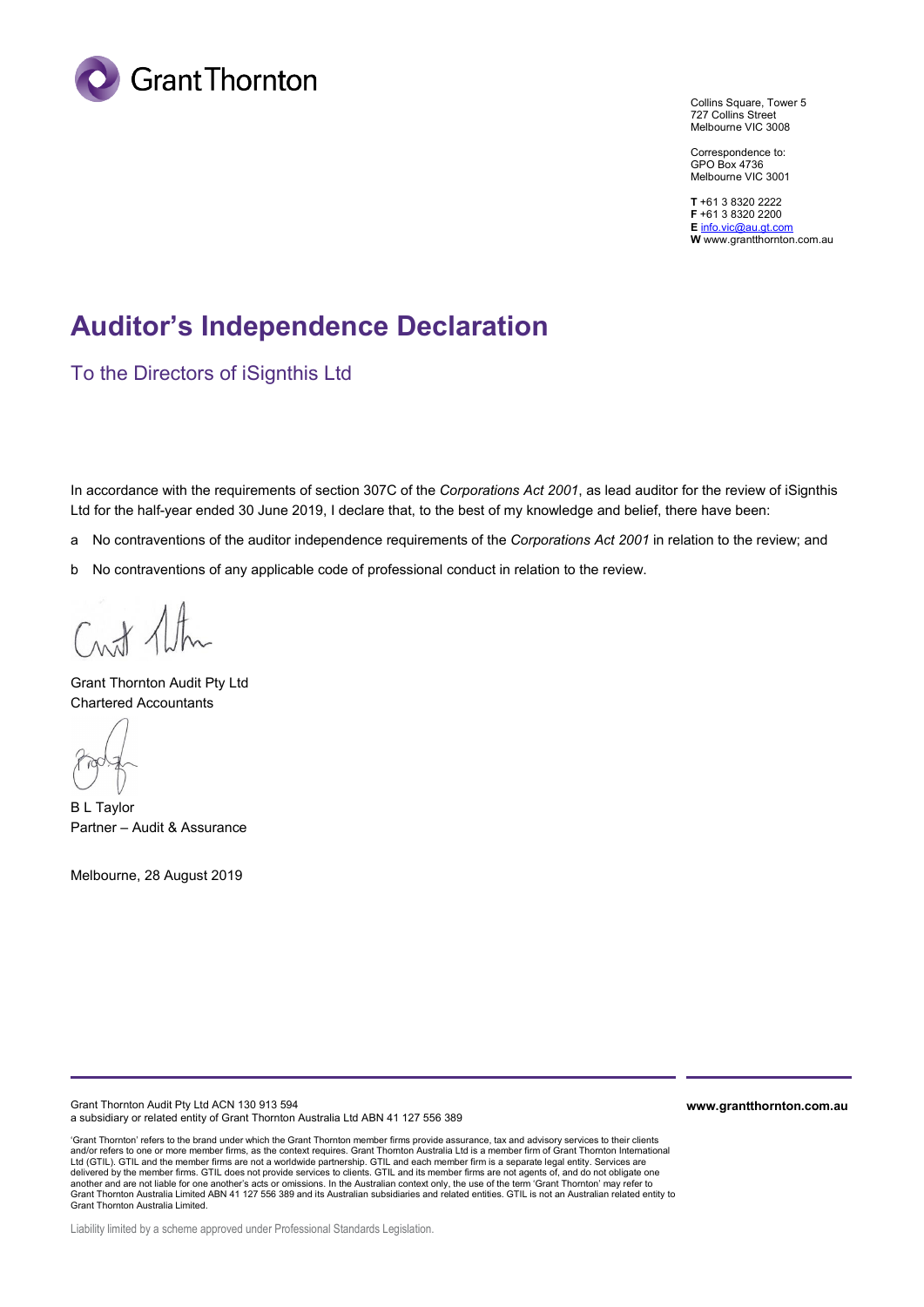# **iSignthis Ltd Contents 30 June 2019**

| Consolidated statement of profit or loss and other comprehensive income | 7  |
|-------------------------------------------------------------------------|----|
| Consolidated statement of financial position                            | 8  |
| Consolidated statement of changes in equity                             | 9  |
| Consolidated statement of cash flows                                    | 10 |
| Notes to the consolidated financial statements                          | 11 |
| Directors' declaration                                                  | 25 |
| Independent auditor's review report to the members of iSignthis Ltd     | 26 |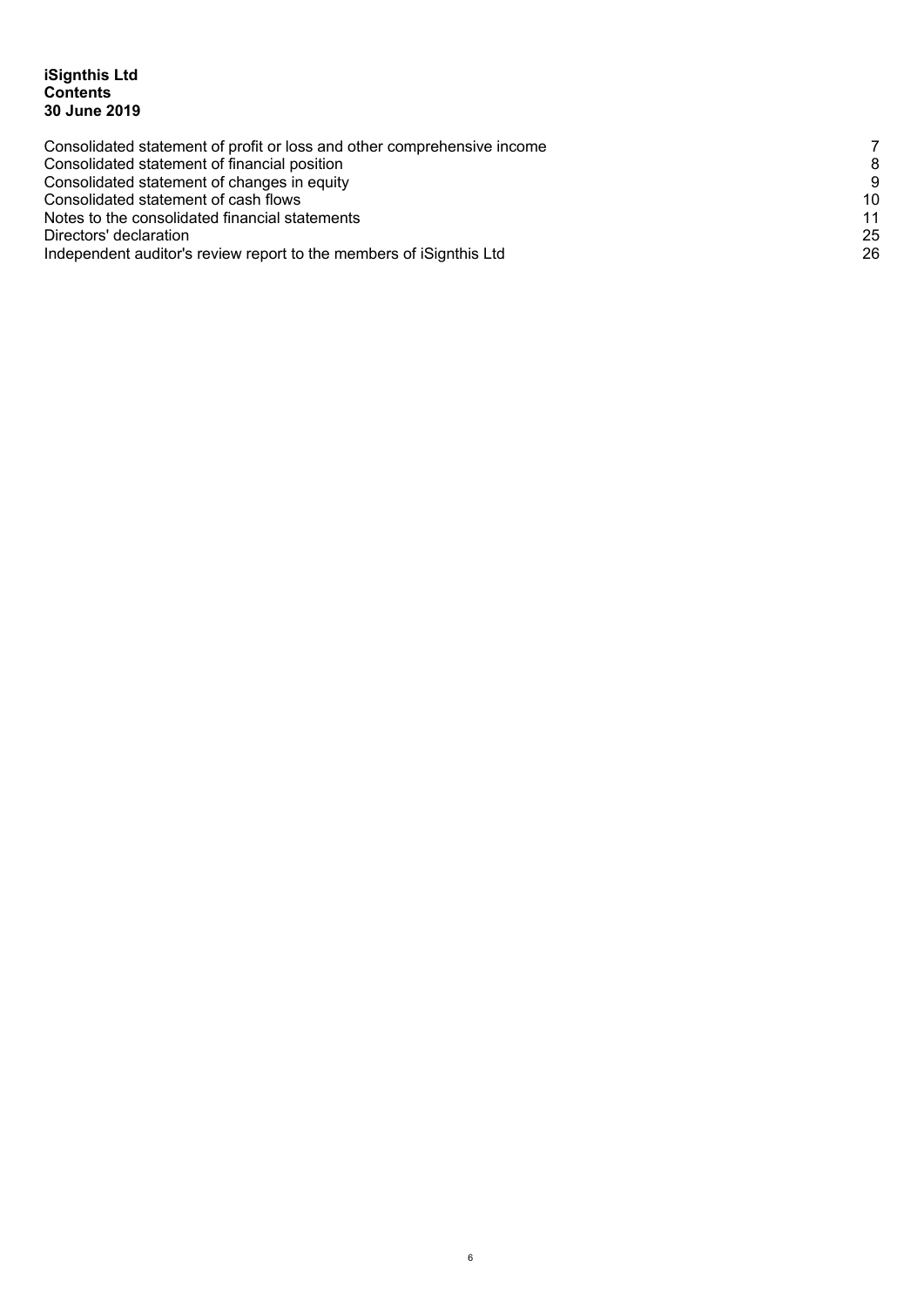# **iSignthis Ltd Consolidated statement of profit or loss and other comprehensive income For the half-year ended 30 June 2019**

|                                                                                                       |                |                                      | Consolidated |  |
|-------------------------------------------------------------------------------------------------------|----------------|--------------------------------------|--------------|--|
|                                                                                                       |                | Note 30 June 2019 30 June 2018<br>\$ | \$           |  |
| <b>Revenue</b>                                                                                        | 5              | 7,472,136                            | 5,002,479    |  |
| Other income                                                                                          | 6              | 677,093                              | 509,578      |  |
| <b>Expenses</b>                                                                                       |                |                                      |              |  |
| Corporate expenses                                                                                    |                | (1,356,888)                          | (633,080)    |  |
| Advertising & marketing expense                                                                       |                | (183, 326)                           | (193, 242)   |  |
| Employee benefits expense                                                                             |                | (3,221,470)                          | (2,013,110)  |  |
| Research & development expenses                                                                       |                | (180, 809)                           | (148, 539)   |  |
| Depreciation & amortisation expense                                                                   | 7              | (207,006)                            | (85, 814)    |  |
| Other expenses                                                                                        |                | (287, 451)                           | (513, 264)   |  |
| Operating costs                                                                                       | $\overline{7}$ | (3,004,580)                          | (4,736,933)  |  |
| Share based payments                                                                                  | 12             | (483, 224)                           | (107, 333)   |  |
| Net realised foreign exchange gain / (loss)                                                           |                | 46,335                               | (6,685)      |  |
| Loss before income tax expense                                                                        |                | (729, 190)                           | (2,925,943)  |  |
| Income tax expense                                                                                    |                |                                      |              |  |
| Loss after income tax expense for the half-year attributable to the owners of<br><b>iSignthis Ltd</b> |                | (729, 190)                           | (2,925,943)  |  |
| Other comprehensive income / (loss)                                                                   |                |                                      |              |  |
| Items that may be reclassified subsequently to profit or loss                                         |                |                                      |              |  |
| Foreign currency translation                                                                          |                | 172,352                              | (5,032)      |  |
| Other comprehensive income / (loss) for the half-year, net of tax                                     |                | 172,352                              | (5,032)      |  |
| Total comprehensive loss for the half-year attributable to the owners of                              |                |                                      |              |  |
| iSignthis Ltd                                                                                         |                | (556, 838)                           | (2,930,975)  |  |
|                                                                                                       |                | <b>Cents</b>                         | <b>Cents</b> |  |
| Basic loss per share                                                                                  |                | (0.07)                               | (0.37)       |  |
| Diluted loss per share                                                                                |                | (0.07)                               | (0.37)       |  |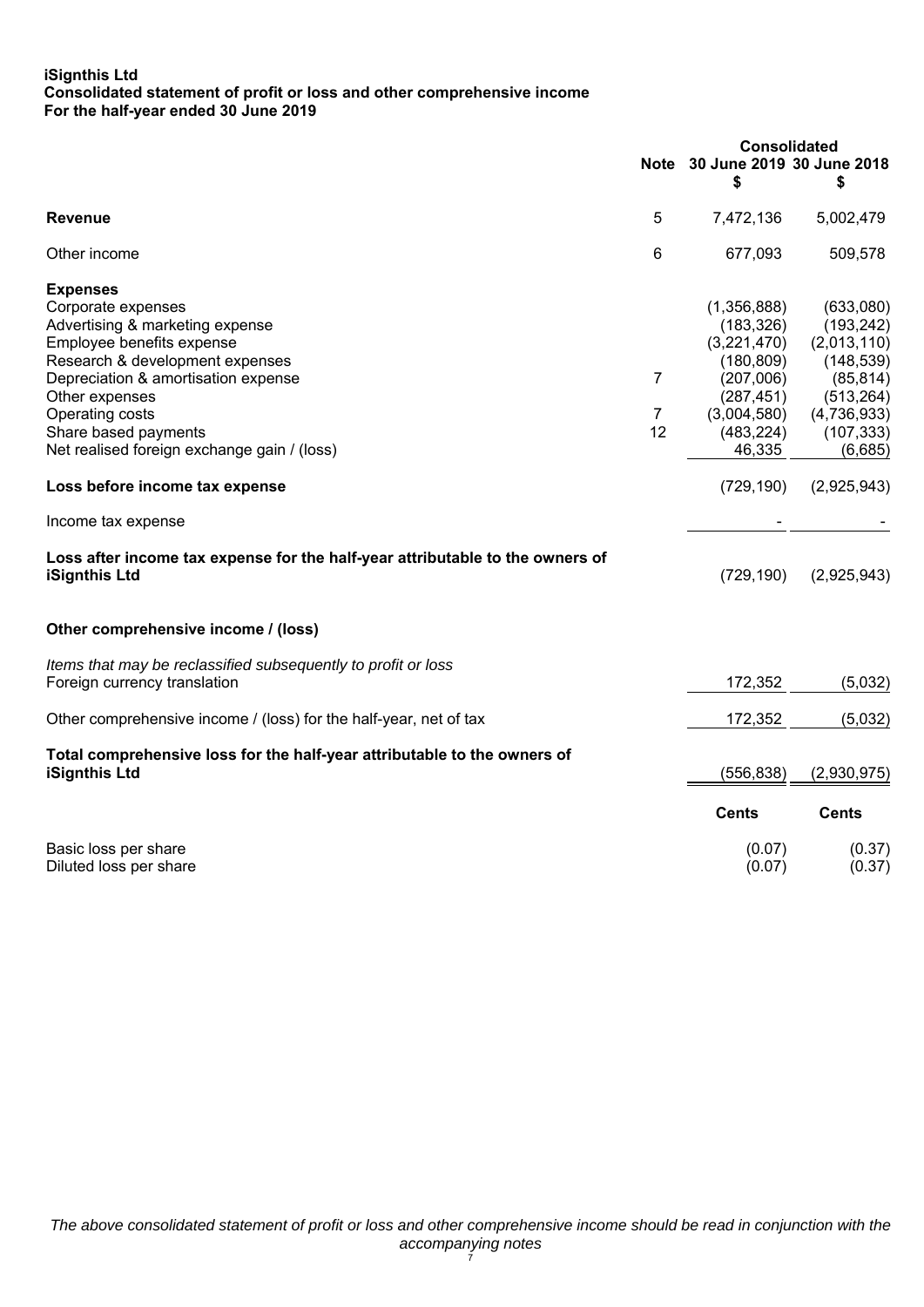#### **iSignthis Ltd Consolidated statement of financial position As at 30 June 2019**

|                                                                  |             | <b>Consolidated</b>     |                           |  |
|------------------------------------------------------------------|-------------|-------------------------|---------------------------|--|
|                                                                  | <b>Note</b> | 30 June 2019<br>\$      | 31 December<br>2018<br>\$ |  |
| <b>Assets</b>                                                    |             |                         |                           |  |
| <b>Current assets</b>                                            |             |                         |                           |  |
| Cash and cash equivalents                                        |             | 9,988,475               | 8,433,874                 |  |
| Trade and other receivables<br>Funds held on behalf of merchants |             | 985,233<br>34,049,770   | 894,501<br>4,352,048      |  |
| Other assets                                                     |             | 1,404,595               | 1,718,955                 |  |
| <b>Total current assets</b>                                      |             | 46,428,073              | 15,399,378                |  |
| <b>Non-current assets</b>                                        |             |                         |                           |  |
| Plant and equipment                                              |             | 235,847                 | 182,039                   |  |
| Right-of-use assets                                              | 13          | 647,156                 |                           |  |
| Intangibles                                                      |             | 4,500,981               | 1,531,113                 |  |
| Total non-current assets                                         |             | 5,383,984               | 1,713,152                 |  |
| <b>Total assets</b>                                              |             | 51,812,057              | 17,112,530                |  |
| <b>Liabilities</b>                                               |             |                         |                           |  |
| <b>Current liabilities</b>                                       |             |                         |                           |  |
| Trade and other payables                                         |             | 1,075,972               | 890,728                   |  |
| Lease liability                                                  |             | 246,597                 | 14,206                    |  |
| Employee benefits                                                |             | 160,369                 | 128,348                   |  |
| Funds held on behalf of merchants<br>Other liabilities           |             | 34,049,770              | 4,352,048                 |  |
| <b>Total current liabilities</b>                                 |             | 2,859,259<br>38,391,967 | 163,159<br>5,548,489      |  |
|                                                                  |             |                         |                           |  |
| <b>Non-current liabilities</b>                                   |             |                         |                           |  |
| Lease liability                                                  |             | 436,586                 |                           |  |
| Deferred tax                                                     |             | 90,947                  | 90,947                    |  |
| Employee benefits                                                |             | 27,102                  | 29,130                    |  |
| Total non-current liabilities                                    |             | 554,635                 | 120,077                   |  |
| <b>Total liabilities</b>                                         |             | 38,946,602              | 5,668,566                 |  |
| <b>Net assets</b>                                                |             | 12,865,455              | 11,443,964                |  |
|                                                                  |             |                         |                           |  |
| <b>Equity</b><br>Issued capital                                  | 8           | 42,749,698              | 40,677,673                |  |
| Reserves                                                         |             | 991,328                 | 1,024,087                 |  |
| <b>Accumulated losses</b>                                        |             | (30, 875, 571)          | (30, 257, 796)            |  |
| <b>Total equity</b>                                              |             | 12,865,455              | 11,443,964                |  |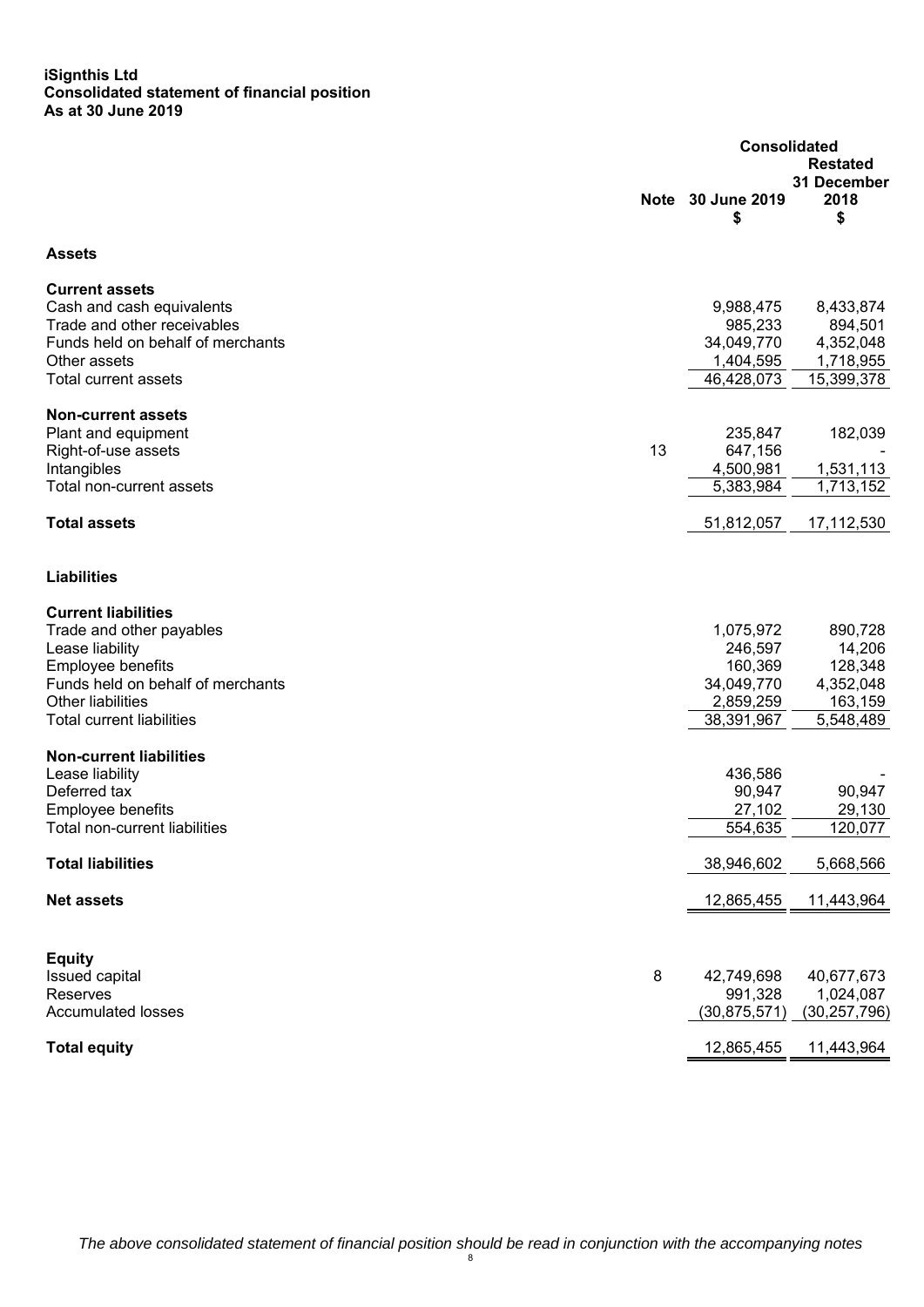# **iSignthis Ltd Consolidated statement of changes in equity For the half-year ended 30 June 2019**

| <b>Consolidated</b>                                                                                | <b>Issued</b><br>capital<br>S | <b>Share based</b><br>payments<br>reserve<br>\$ | <b>Accumulated</b><br>losses<br>\$ | Foreign<br>currency<br>reserve | <b>Total equity</b><br>\$ |
|----------------------------------------------------------------------------------------------------|-------------------------------|-------------------------------------------------|------------------------------------|--------------------------------|---------------------------|
| Balance at 1 January 2018                                                                          | 30,677,294                    | 4,585,905                                       | (25, 841, 910)                     | (67, 014)                      | 9,354,275                 |
| Loss after income tax expense for the half-year<br>Other comprehensive loss for the half-year, net |                               |                                                 | (2,925,943)                        |                                | (2,925,943)               |
| of tax                                                                                             |                               |                                                 |                                    | (5,032)                        | (5,032)                   |
| Total comprehensive loss for the half-year                                                         |                               | $\blacksquare$                                  | (2,925,943)                        | (5,032)                        | (2,930,975)               |
| Transactions with owners in their capacity as<br>owners:                                           |                               |                                                 |                                    |                                |                           |
| Share-based payments (note 12)<br>Lapse of options and rights                                      | 46.584                        | 60.749<br>(24, 929)                             | 24.929                             |                                | 107,333                   |
|                                                                                                    |                               |                                                 |                                    |                                |                           |
| Balance at 30 June 2018                                                                            | 30,723,878                    | 4,621,725                                       | (28, 742, 924)                     | (72,046)                       | 6,530,633                 |

| <b>Consolidated</b>                                                                                                                                                                        | <b>Issued</b><br>capital | <b>Share based</b><br>payments<br>reserve | <b>Accumulated</b><br><b>losses</b> | Foreign<br>currency<br>reserve<br>S | <b>Total equity</b>   |
|--------------------------------------------------------------------------------------------------------------------------------------------------------------------------------------------|--------------------------|-------------------------------------------|-------------------------------------|-------------------------------------|-----------------------|
| Balance at 1 January 2019                                                                                                                                                                  | 40,677,673               | 1,141,585                                 | (30, 257, 796)                      | (117, 498)                          | 11,443,964            |
| Adjustment upon initial adoption of AASB 16                                                                                                                                                |                          |                                           | (25, 246)                           |                                     | (25, 246)             |
| Balance at 1 January 2019 - restated                                                                                                                                                       | 40,677,673               | 1,141,585                                 | (30, 283, 042)                      | (117, 498)                          | 11,418,718            |
| Loss after income tax expense for the half-year<br>Other comprehensive income for the half-year,<br>net of tax                                                                             |                          |                                           | (729, 190)                          | 172,352                             | (729, 190)<br>172,352 |
| Total comprehensive income / (loss) for the<br>half-year                                                                                                                                   |                          |                                           | (729, 190)                          | 172,352                             | (556, 838)            |
| Transactions with owners in their capacity as<br>owners:<br>Contributions of equity, net of transaction costs<br>(note 8)<br>Share-based payments (note 12)<br>Lapse of options and rights | 2,072,025                | (551, 674)<br>483,224<br>(136, 661)       | 136,661                             |                                     | 1,520,351<br>483,224  |
| Balance at 30 June 2019                                                                                                                                                                    | 42,749,698               | 936,474                                   | (30, 875, 571)                      | 54,854                              | 12,865,455            |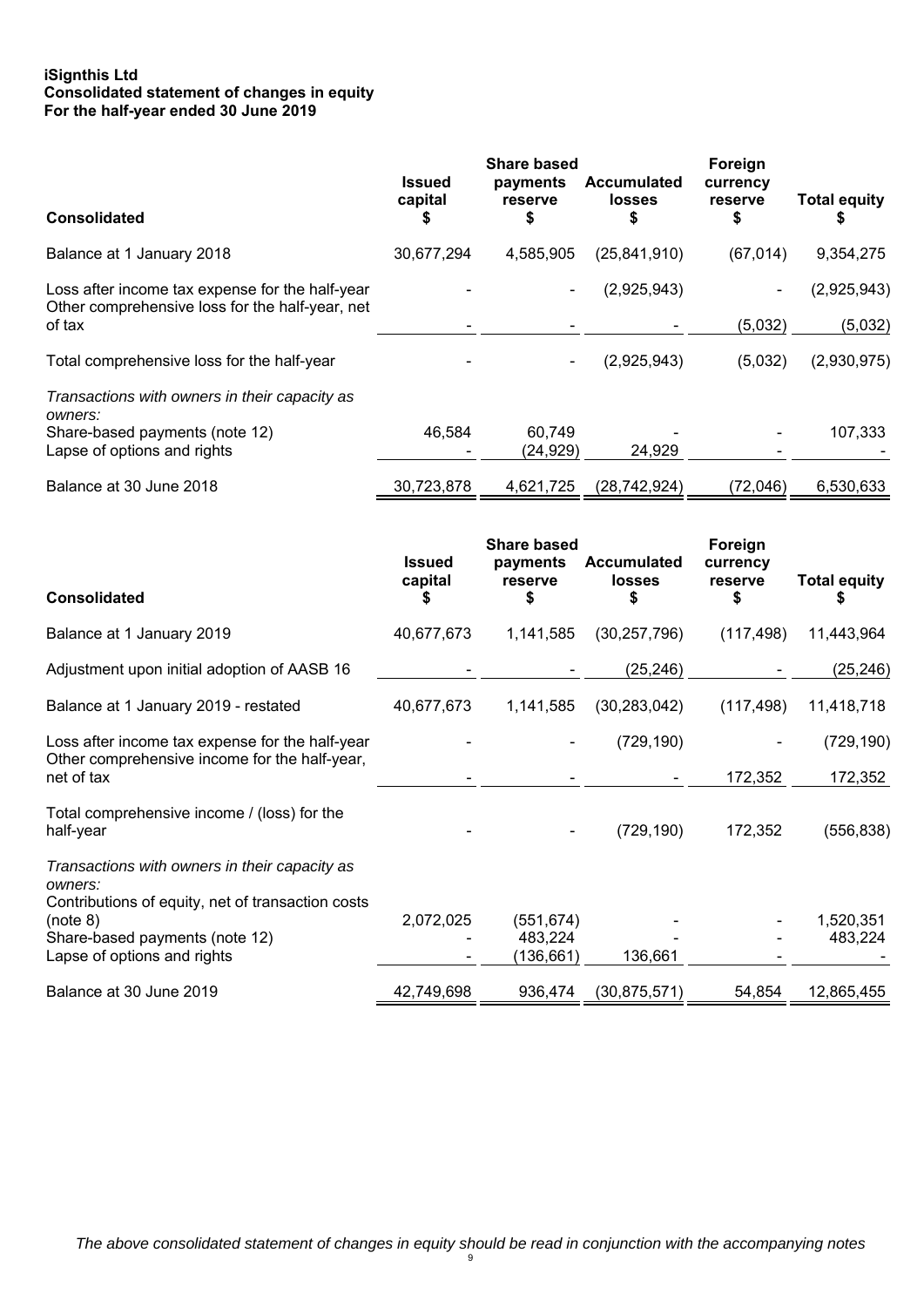# **iSignthis Ltd Consolidated statement of cash flows For the half-year ended 30 June 2019**

|                                                                       | <b>Consolidated</b> |                                     |               |
|-----------------------------------------------------------------------|---------------------|-------------------------------------|---------------|
|                                                                       |                     | Note 30 June 2019 30 June 2018<br>S | \$            |
| Cash flows from operating activities                                  |                     |                                     |               |
| Receipts from customers                                               |                     | 7,486,582                           | 4,204,057     |
| Payments to suppliers and employees                                   |                     | (8,441,072)                         | (6,007,018)   |
| Interest received                                                     |                     | 78,566                              | 29,911        |
| Net research and development incentive received                       |                     | 593,181                             | 468,519       |
| Net cash (used in) operating activities                               |                     | (282, 743)                          | (1,304,531)   |
| Cash flows from investing activities                                  |                     |                                     |               |
| Payment for purchase of business, net of cash acquired                | 10                  | (176, 788)                          |               |
| Payments for plant and equipment                                      |                     | (85, 911)                           | (45, 449)     |
| Payments for intangibles                                              |                     | (8, 435)                            | 3,770         |
| Payments for deposits                                                 |                     | (134, 799)                          | (54,089)      |
| Loans repaid from third parties                                       |                     | 320,000                             |               |
|                                                                       |                     |                                     |               |
| Net cash (used in) investing activities                               |                     | (85, 933)                           | (95, 768)     |
| <b>Cash flows from financing activities</b>                           |                     |                                     |               |
| Proceeds from exercise of options                                     | 8                   | 1,400,943                           |               |
| Card scheme membership security                                       |                     | 346,820                             | (737, 533)    |
|                                                                       |                     |                                     |               |
| Net cash from/(used in) financing activities                          |                     | 1,747,763                           | (737, 533)    |
|                                                                       |                     |                                     |               |
| Net increase/(decrease) in cash and cash equivalents                  |                     | 1,379,087                           | (2, 137, 832) |
| Cash and cash equivalents at the beginning of the financial half-year |                     | 8,433,874                           | 7,653,681     |
| Effects of exchange rate changes on cash and cash equivalents         |                     | 175,514                             | 7,348         |
| Cash and cash equivalents at the end of the financial half-year       |                     | 9,988,475                           | 5,523,197     |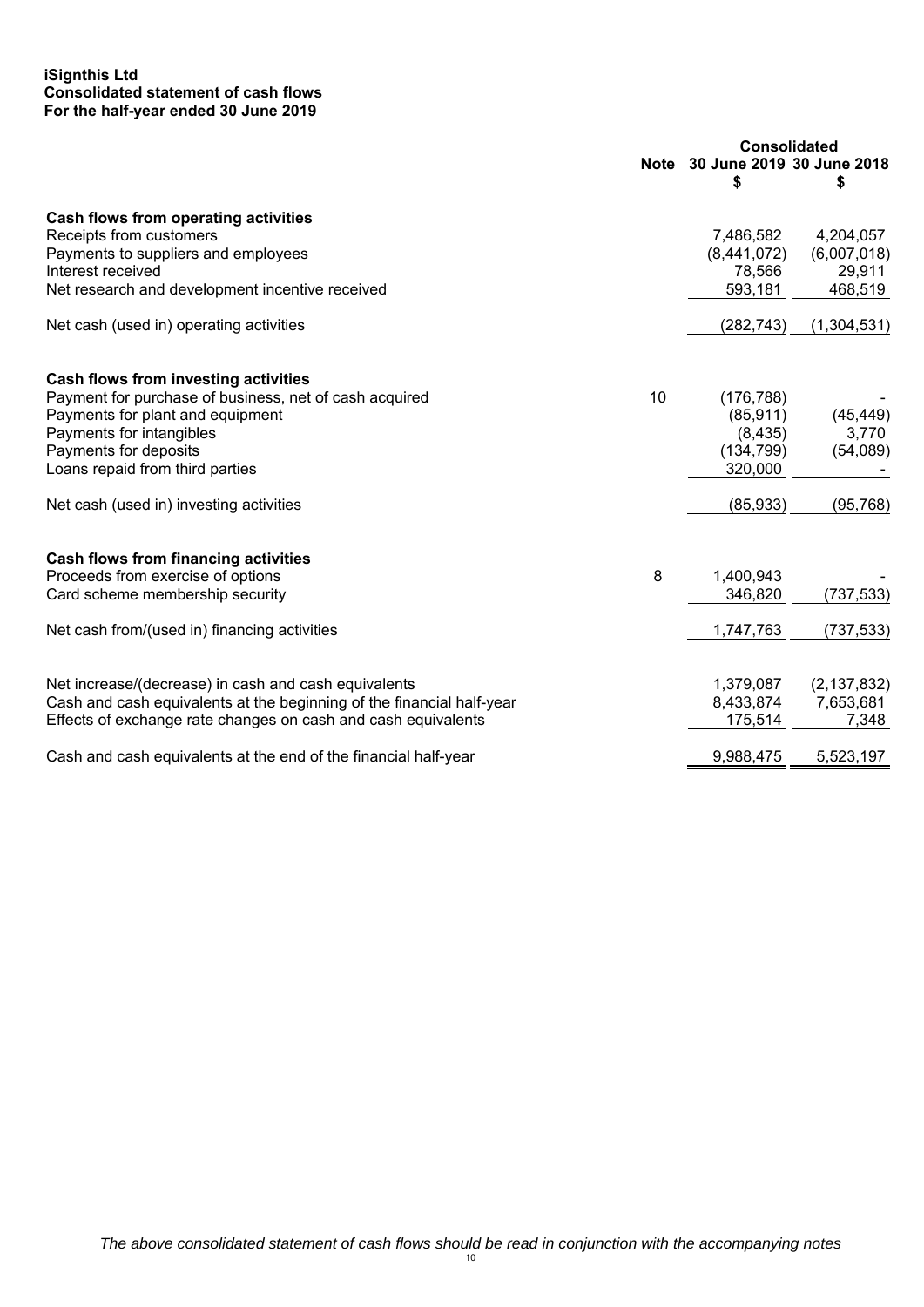# **Note 1. General information**

The financial statements cover iSignthis Ltd as a consolidated entity consisting of iSignthis Ltd and the entities it controlled at the end of, or during, the half-year. The financial statements are presented in Australian dollars, which is iSignthis Ltd's functional and presentation currency.

iSignthis Ltd is a listed public company limited by shares, incorporated and domiciled in Australia. Its registered office and principal place of business is:

456 Victoria Parade East Melbourne Victoria, 3002

A description of the nature of the consolidated entity's operations and its principal activities are included in the directors' report, which is not part of the financial statements.

The financial statements were authorised for issue, in accordance with a resolution of directors, on 28 August 2019.

# **Note 2. Significant accounting policies**

These general purpose financial statements for the interim half-year reporting period ended 30 June 2019 have been prepared in accordance with Australian Accounting Standard AASB 134 'Interim Financial Reporting' and the Corporations Act 2001, as appropriate for for-profit oriented entities. Compliance with AASB 134 ensures compliance with International Financial Reporting Standard IAS 34 'Interim Financial Reporting'.

These general purpose financial statements do not include all the notes of the type normally included in annual financial statements. Accordingly, these financial statements are to be read in conjunction with the annual report for the year ended 31 December 2018 and any public announcements made by the company during the interim reporting period in accordance with the continuous disclosure requirements of the Corporations Act 2001.

The principal accounting policies adopted are consistent with those of the previous financial year and corresponding interim reporting period, except for the policies stated below.

#### **Prior period error**

During the interim period ended 30 June 2019, the Company and ASIC have agreed an adjustment to derecognise certain assets and liabilities previously recognised in the financial reports for the half-year ended 30 June 2018 and year ended 31 December 2018. This change is reflected in the Statement of Financial Position at 30 June 2019 and the comparative numbers at 31 December 2018.

The Company had previously recognised on the Statement of Financial Position client funds held by the Company which were subject to a Court Order instigated by ASIC arising from an investigation into two merchants that were customers of the Company. The Court Order required the funds to be frozen with all future movements subject to the court's permission.

Due to the existence of the Court Order, it has been determined these funds do not satisfy the definition of an asset under the definition of the 'Framework for the Preparation and Presentation of Financial Statements' as the Company does not have control over these funds. The Company had also recognised a corresponding liability representing its obligations to the merchants which are no longer obligations of the Company under the same principles.

 These funds have been removed from the 'funds held on behalf of merchants' assets and 'funds held on behalf of merchants' liability accounts on the Statement of Financial Position. There is no net impact on net assets or on net loss for either period and these funds do not have any impact on the Company's cash at bank or on prior or future profit and loss. The table below details the impacts on total assets and total liabilities as a result of this error.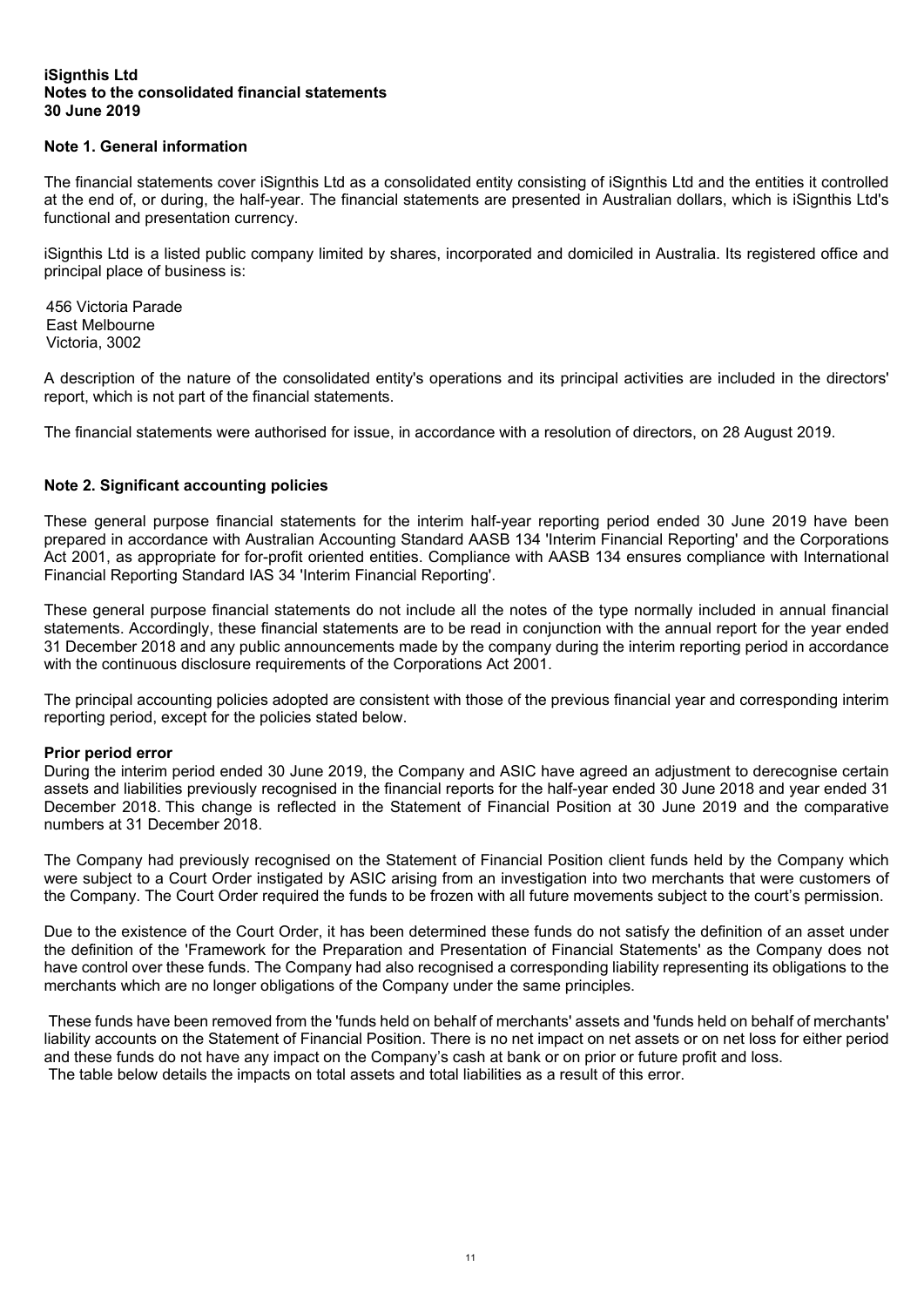# **Note 2. Significant accounting policies (continued)**

|                                                                             |                        | 31 December<br>2018 |                        |
|-----------------------------------------------------------------------------|------------------------|---------------------|------------------------|
|                                                                             | As previously          |                     |                        |
| Impact on total assets as a result of error                                 | reported<br>S          | Adjustment<br>S     | As restated<br>\$      |
| Cash and cash equivalents                                                   | 8,433,874              |                     | 8,433,874              |
| Trade and other receivables                                                 | 894,501                |                     | 894,501                |
| Funds held on behalf of merchant (client funds)                             | 9,107,677              | (4,755,629)         | 4,352,048              |
| Other current assets<br>Total non-current assets                            | 1,718,955<br>1,713,152 |                     | 1,718,955<br>1,713,152 |
|                                                                             |                        |                     |                        |
| <b>Total assets</b>                                                         | 21,868,159             | (4,755,629)         | 17,112,530             |
|                                                                             |                        | 31 December<br>2018 |                        |
|                                                                             | As previously          |                     |                        |
| Impact on total liabilities as a result of error                            | reported<br>\$         | Adjustment<br>\$    | As restated<br>\$      |
| Trade and other payables                                                    | 890,728                |                     | 890,728                |
| Lease liability                                                             | 14,206<br>128,348      |                     | 14,206                 |
| Employee benefits<br>Funds held on behalf of merchants (client funds)       | 9,107,677              | (4,755,629)         | 128,348<br>4,352,048   |
| <b>Other liabilities</b>                                                    | 163,159                |                     | 163,159                |
| Non-current liabilities                                                     | 120,077                |                     | 120,077                |
| <b>Total liabilities</b>                                                    | 10,424,195             | (4,755,629)         | 5,668,566              |
|                                                                             |                        | 30 June 2018        |                        |
|                                                                             | As previously          |                     |                        |
| Impact on total assets as a result of error                                 | reported<br>\$         | Adjustment<br>\$    | As restated            |
| Cash and cash equivalents                                                   | 5,523,197              |                     | 5,523,197              |
| Trade and other receivables                                                 | 1,231,953              |                     | 1,231,953              |
| Funds held on behalf of merchants (client funds)                            | 8,660,700              | (6,335,079)         | 2,325,621              |
| Other assets<br>Other non-current assets                                    | 1,328,226<br>1,273,719 |                     | 1,328,226<br>1,273,719 |
|                                                                             |                        |                     |                        |
| <b>Total assets</b>                                                         | 18,017,795             | (6, 335, 079)       | 11,682,716             |
|                                                                             |                        | 30 June 2018        |                        |
|                                                                             | As previously          |                     |                        |
| Impact on total liabilities as a result of error                            | restated               | Adjustments         | As restated            |
|                                                                             | \$                     | \$                  |                        |
| Trade and other payables                                                    | 2,578,576              |                     | 2,578,576              |
| Employee benefits                                                           | 204,610                |                     | 204,610                |
| Funds held on behalf of merchants (client funds)<br>Non-current liabilities | 8,660,700<br>43,276    | (6,335,079)         | 2,325,621<br>43,276    |
|                                                                             |                        |                     |                        |
| <b>Total liabilities</b>                                                    | 11,487,162             | (6,335,079)         | 5,152,083              |

# **New or amended Accounting Standards and Interpretations adopted**

The consolidated entity has adopted all of the new or amended Accounting Standards and Interpretations issued by the Australian Accounting Standards Board ('AASB') that are mandatory for the current reporting period.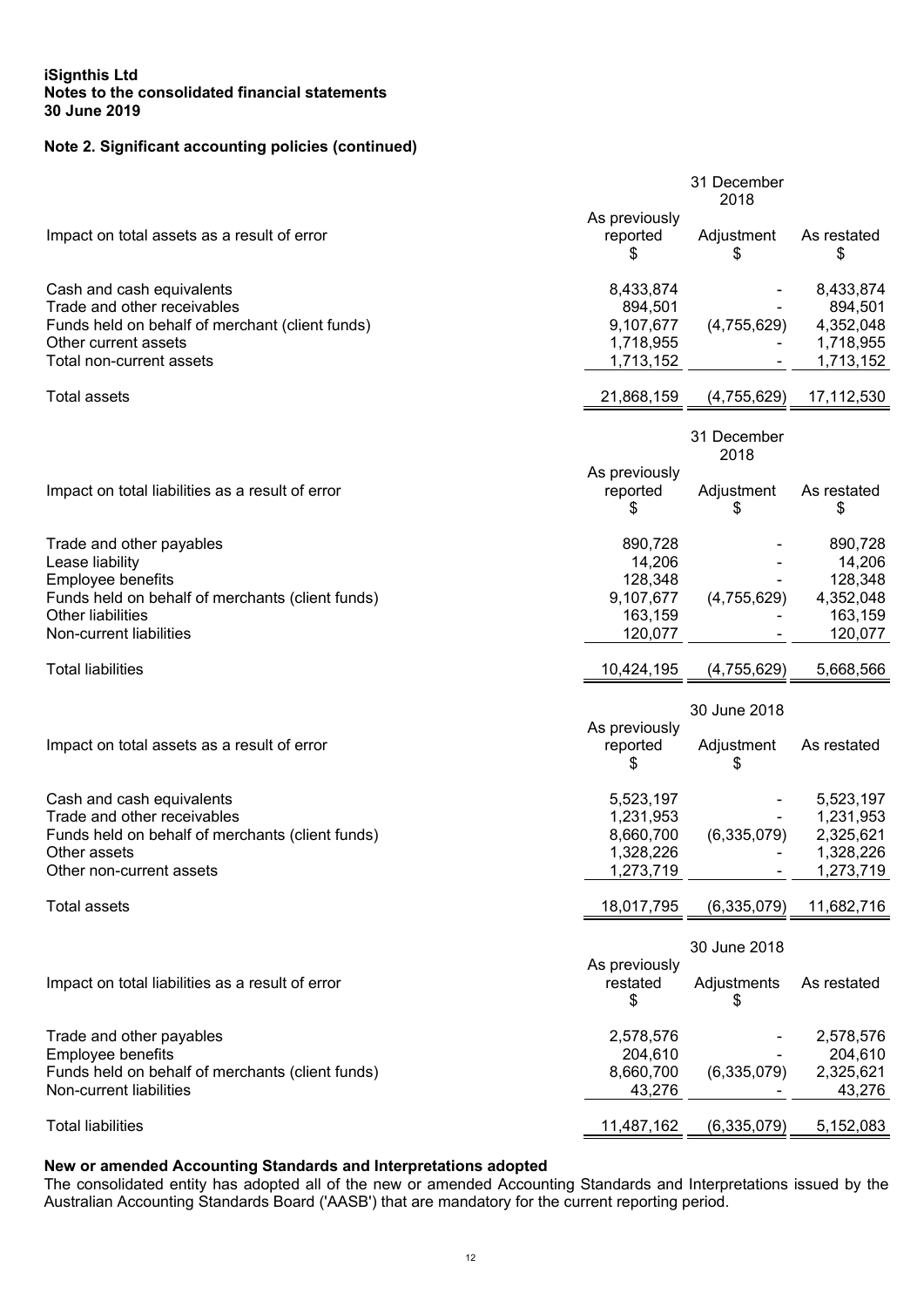# **Note 2. Significant accounting policies (continued)**

Any new, revised or amending Accounting Standards or Interpretations that are not yet mandatory have not been early adopted.

The following Accounting Standards and Interpretations are most relevant to the consolidated entity:

## *AASB 16 Leases*

The consolidated entity has adopted AASB 16 from 1 January 2019. The standard replaces AASB 117 'Leases' and for lessees eliminates the classifications of operating leases and finance leases. Except for short-term leases and leases of lowvalue assets, right-of-use assets and corresponding lease liabilities are recognised in the statement of financial position. Straight-line operating lease expense recognition is replaced with a depreciation charge for the right-of-use assets (included in operating costs) and an interest expense on the recognised lease liabilities (included in finance costs).

In the earlier periods of the lease, the expenses associated with the lease under AASB 16 will be higher when compared to lease expenses under AASB 117. However, EBITDA (Earnings Before Interest, Tax, Depreciation and Amortisation) results improve as the operating expense is now replaced by interest expense and depreciation in profit or loss.

For classification within the statement of cash flows, the interest portion is disclosed in operating activities and the principal portion of the lease payments are separately disclosed in financing activities. For lessor accounting, the standard does not substantially change how a lessor accounts for leases.

#### *Impact of adoption*

AASB 16 was adopted using the modified retrospective approach and as such the comparatives have not been restated. The impact of adoption on opening retained profits as at 1 January 2019 was as follows:

|                                                                   | \$         |
|-------------------------------------------------------------------|------------|
| Right-of-use assets as at 1 January 2019                          | 1,077,071  |
| Right-of-use accumulated depreciation as at 1 January 2019        | (495, 516) |
| Lease liabilities - current - as at 1 January 2019                | (200, 964) |
| Lease liabilities - non-current - as at 1 January 2019            | (405,837)  |
| Reduction in opening retained profits as at 1 January 2019        | (25, 246)  |
|                                                                   | \$         |
| Reconciliation to net lease commitments upon adoption of AASB 16: |            |
| Gross lease commitments as at 31 December 2018                    | 644.724    |
| Discount to present value                                         | (37, 923)  |
| Net lease commitments on 1 January 2019                           | 606,801    |

#### *Right-of-use assets*

A right-of-use asset is recognised at the commencement date of a lease. The right-of-use asset is measured at cost, which comprises the initial amount of the lease liability, adjusted for, as applicable, any lease payments made at or before the commencement date net of any lease incentives received, any initial direct costs incurred, and, except where included in the cost of inventories, an estimate of costs expected to be incurred for dismantling and removing the underlying asset, and restoring the site or asset.

Right-of-use assets are depreciated or amortised on a straight-line basis over the unexpired period of the lease or the estimated useful life of the asset, whichever is the shorter. Where the consolidated entity expects to obtain ownership of the leased asset at the end of the lease term, the depreciation is over its estimated useful life. Right-of use assets are subject to impairment or adjusted for any remeasurement of lease liabilities.

The consolidated entity has elected not to recognise a right-of-use asset and corresponding lease liability for short-term leases with terms of 12 months or less and leases of low-value assets. Lease payments on these assets are expensed to profit or loss as incurred.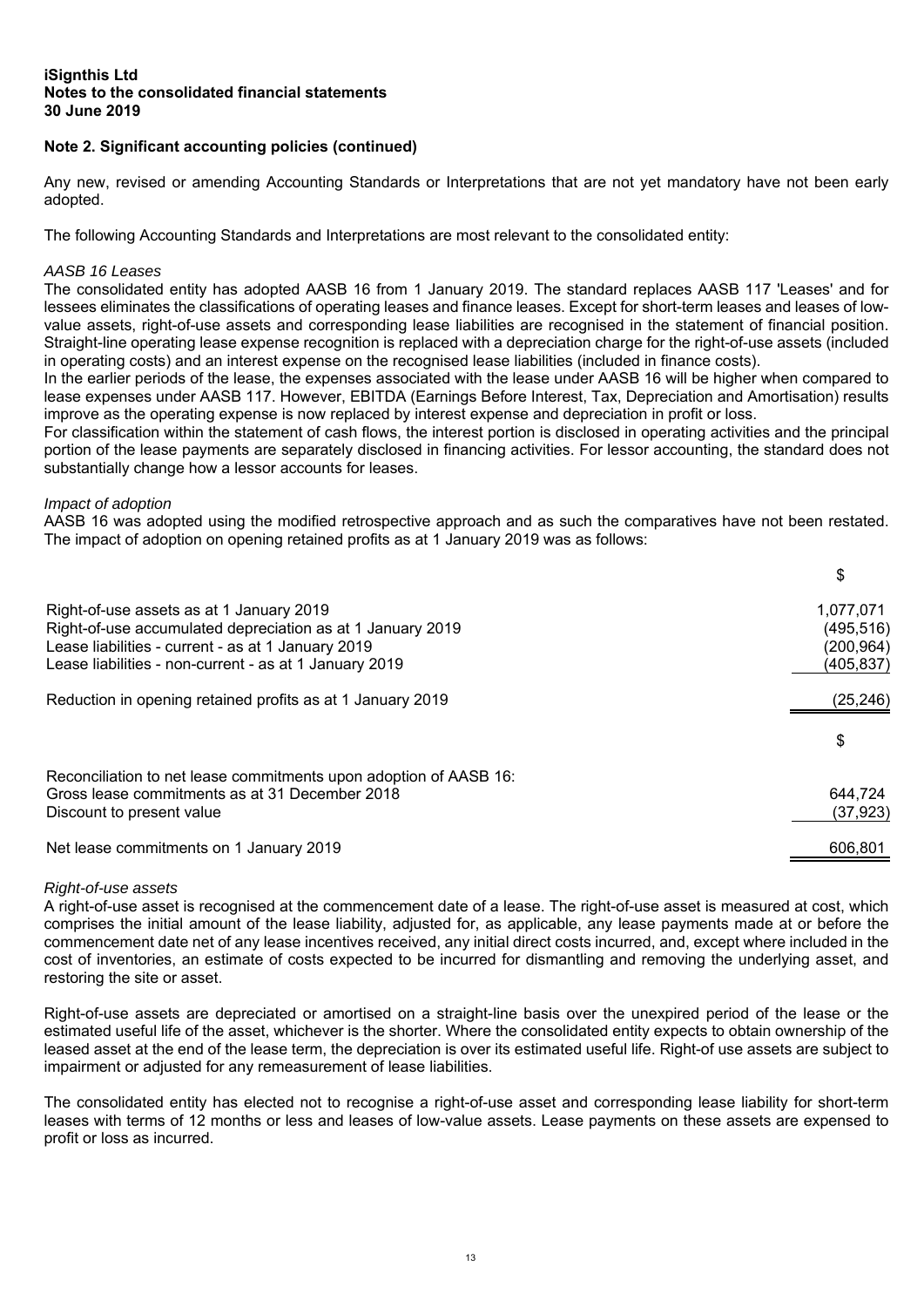# **Note 2. Significant accounting policies (continued)**

#### *Lease liabilities*

A lease liability is recognised at the commencement date of a lease. The lease liability is initially recognised at the present value of the lease payments to be made over the term of the lease, discounted using the interest rate implicit in the lease or, if that rate cannot be readily determined, the consolidated entity's incremental borrowing rate. Lease payments comprise of fixed payments less any lease incentives receivable, variable lease payments that depend on an index or a rate, amounts expected to be paid under residual value guarantees, exercise price of a purchase option when the exercise of the option is reasonably certain to occur, and any anticipated termination penalties. The variable lease payments that do not depend on an index or a rate are expensed in the period in which they are incurred.

Lease liabilities are measured at amortised cost using the effective interest method. The carrying amounts are remeasured if there is a change in the following: future lease payments arising from a change in an index or a rate used; residual guarantee; lease term; certainty of a purchase option and termination penalties. When a lease liability is remeasured, an adjustment is made to the corresponding right-of use asset, or to profit or loss if the carrying amount of the right-of-use asset is fully written down.

# **Note 3. Critical accounting judgements, estimates and assumptions**

The preparation of the financial statements requires management to make judgements, estimates and assumptions that affect the reported amounts in the financial statements. Management continually evaluates its judgements and estimates in relation to assets, liabilities, contingent liabilities, revenue and expenses. Management bases its judgements, estimates and assumptions on historical experience and on other various factors, including expectations of future events, management believes to be reasonable under the circumstances. The resulting accounting judgements and estimates will seldom equal the related actual results. The judgements, estimates and assumptions that have a significant risk of causing a material adjustment to the carrying amounts of assets and liabilities (refer to the respective notes) within the next financial year are discussed below.

#### *Share-based payment transactions*

The consolidated entity measures the cost of equity-settled transactions with employees by reference to the fair value of the equity instruments at the date at which they are granted. The fair value is determined by using either the Binomial or Black-Scholes model taking into account the terms and conditions upon which the instruments were granted. The accounting estimates and assumptions relating to equity-settled share-based payments would have no impact on the carrying amounts of assets and liabilities within the next annual reporting period but may impact profit or loss and equity.

#### *Estimation of useful lives of assets*

The consolidated entity determines the estimated useful lives and related depreciation and amortisation charges for its plant and equipment and finite life intangible assets. The useful lives could change significantly as a result of technical innovations or some other event. The depreciation and amortisation charge will increase where the useful lives are less than previously estimated lives, or technically obsolete or non-strategic assets that have been abandoned or sold will be written off or written down.

# *Impairment of non-financial assets*

The consolidated entity assesses impairment of non-financial assets at each reporting date by evaluating conditions specific to the consolidated entity and to the particular asset that may lead to impairment. If an impairment trigger exists, the recoverable amount of the asset is determined. This involves fair value less costs of disposal or value-in-use calculations, which incorporate a number of key estimates and assumptions.

#### *Employee benefits provision*

As discussed in note 2, the liability for employee benefits expected to be settled more than 12 months from the reporting date are recognised and measured at the present value of the estimated future cash flows to be made in respect of all employees at the reporting date. In determining the present value of the liability, estimates of attrition rates and pay increases through promotion and inflation have been taken into account.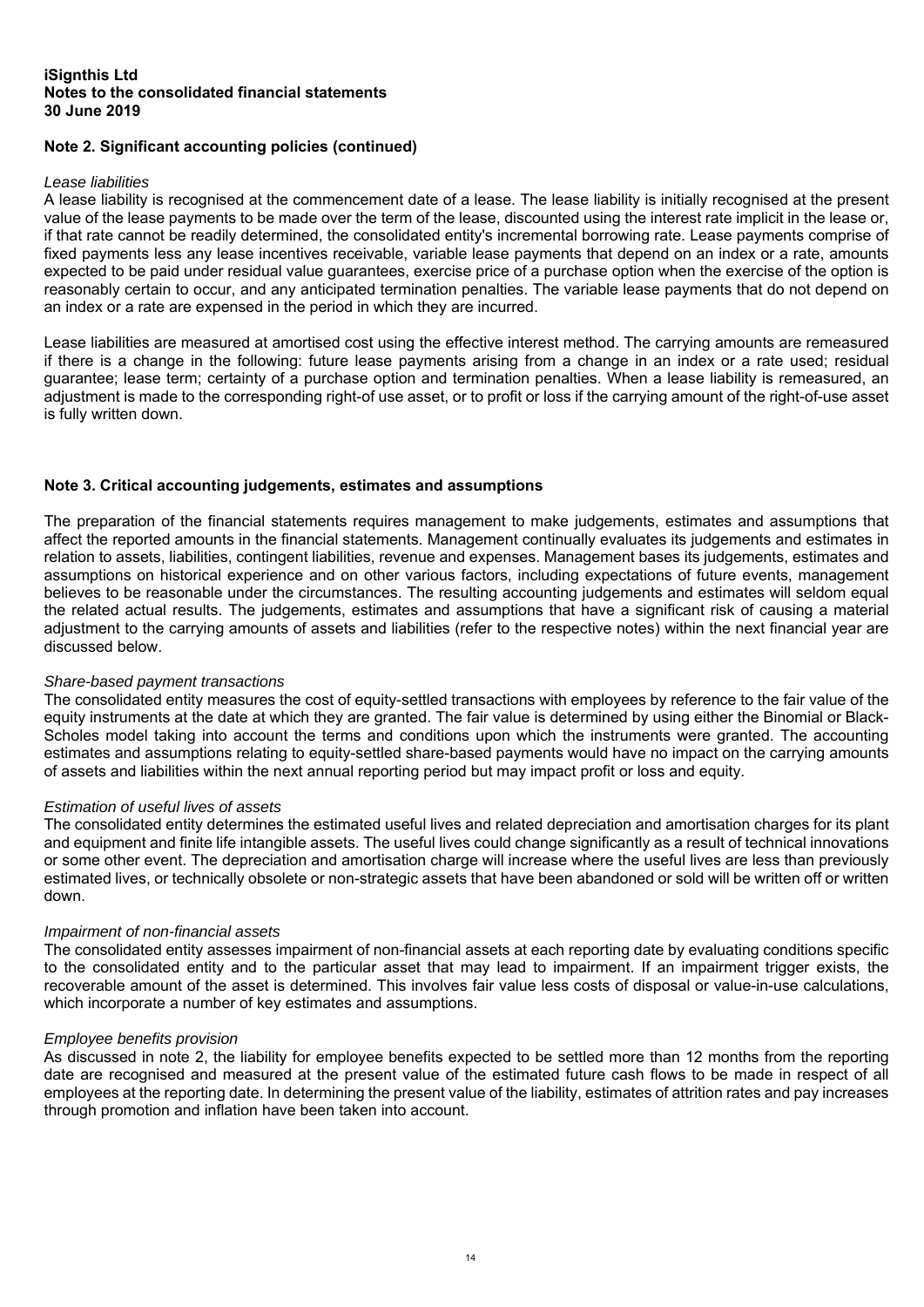# **Note 3. Critical accounting judgements, estimates and assumptions (continued)**

#### *Business combinations*

As discussed in note 2, business combinations are initially accounted for on a provisional basis. The fair value of assets acquired. liabilities and contingent liabilities assumed are initially estimated by the consolidated entity taking into consideration all available information at the reporting date. Fair value adjustments on the finalisation of the business combination accounting is retrospective, where applicable, to the period the combination occurred and may have an impact on the assets and liabilities, depreciation and amortisation reported.

#### **Note 4. Operating segments**

# *Identification of reportable operating segments*

The operating segments are analysed by the Executives of the consolidated entity who ultimately report to the board of Board of Directors (collectively identified as the Chief Operating Decision Makers ('CODM')), based on the internal reports that are reviewed and used by the CODM in assessing performance and in determining the allocation of resources.

The CODM reviews revenues, relevant expenses and Earnings before Interest, Tax, Depreciation and Amortisation (EBITDA). The accounting policies adopted for internal reporting to the CODM are consistent with those adopted in the financial statements.

The CODM identified its operating segments based on the geographies which the consolidated entity operates in, being Australia, Europe and British Virgin Islands (BVI).

*Operating segment information* 

| Consolidated - 30 June 2019                 | Australia<br>\$ | Europe & BVI | Total<br>\$ |
|---------------------------------------------|-----------------|--------------|-------------|
| <b>Revenue</b>                              |                 |              |             |
| Sales to external customers                 | 837,750         | 6,634,386    | 7,472,136   |
| Research & development tax concession       | 621,579         |              | 621,579     |
| Interest                                    | 54,796          | 718          | 55,514      |
| <b>Total revenue</b>                        | 1,514,125       | 6,635,104    | 8,149,229   |
| <b>Expenses</b>                             |                 |              |             |
| Corporate expenses                          | (612, 202)      | (744,686)    | (1,356,888) |
| Advertising & marketing                     | (12, 932)       | (170,394)    | (183, 326)  |
| Employee benefits expense                   | (921, 045)      | (2,300,425)  | (3,221,470) |
| Research & development expenses             | (180, 809)      |              | (180, 809)  |
| Depreciation & amortisation expense         | (138, 467)      | (68, 539)    | (207,006)   |
| Other expenses                              | (24, 660)       | (262, 791)   | (287, 451)  |
| Operating costs                             | (930,085)       | (2,074,495)  | (3,004,580) |
| Share based payments                        | (483,224)       |              | (483, 224)  |
| Net realised foreign exchange gain / (loss) |                 | 46,335       | 46,335      |
| Profit/(loss) before income tax expense     | (1,789,299)     | 1,060,109    | (729, 190)  |
| Income tax expense                          |                 |              |             |
| Loss after income tax expense               |                 |              | (729, 190)  |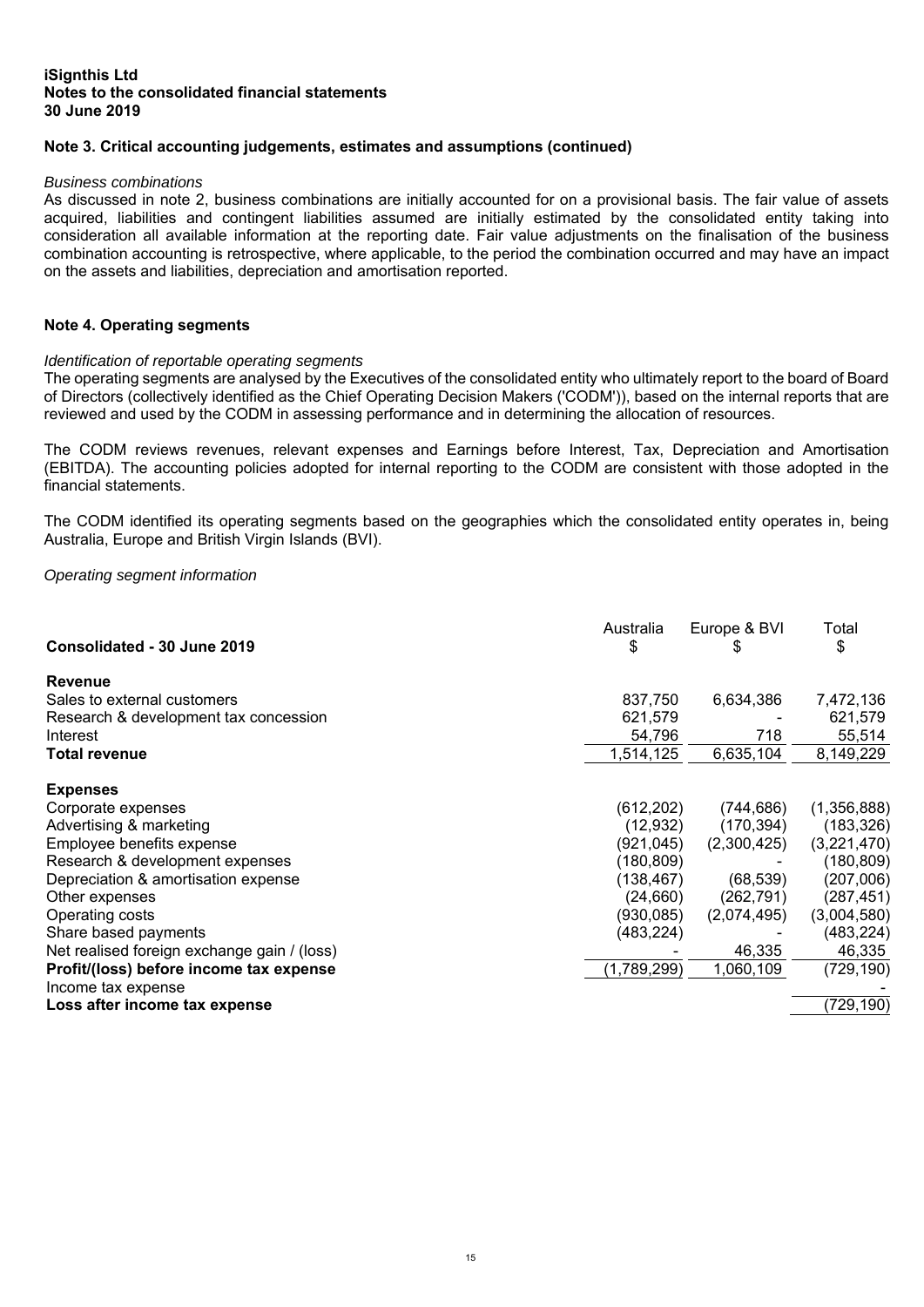# **Note 4. Operating segments (continued)**

| Consolidated - 30 June 2018                 | Australia<br>\$ | Europe & BVI<br>P | Total<br>\$ |
|---------------------------------------------|-----------------|-------------------|-------------|
| Revenue                                     |                 |                   |             |
| Sales to external customers                 | 1,285,339       | 3,717,140         | 5,002,479   |
| Research & development tax concession       | 478,519         |                   | 478,519     |
| Interest                                    | 29,927          | 1,132             | 31,059      |
| <b>Total revenue</b>                        | 1,793,785       | 3,718,272         | 5,512,057   |
| <b>Expenses</b>                             |                 |                   |             |
| Corporate expenses                          | (299,761)       | (333, 319)        | (633,080)   |
| Advertising & marketing                     | (100,231)       | (93,011)          | (193, 242)  |
| Employee benefits expense                   | (853, 887)      | (1, 159, 223)     | (2,013,110) |
| Research & development expenses             | (148,539)       |                   | (148, 539)  |
| Depreciation & amortisation expense         | (14, 517)       | (71, 297)         | (85, 814)   |
| Other expenses                              | (199,776)       | (313, 488)        | (513, 264)  |
| Operating costs                             | (1,281,942)     | (3,454,991)       | (4,736,933) |
| Share based payments                        | (107, 333)      |                   | (107, 333)  |
| Net realised foreign exchange gain / (loss) | (5, 434)        | (1,251)           | (6,685)     |
| Loss before income tax expense              | (1, 217, 635)   | (1,708,308)       | (2,925,943) |
| Income tax expense                          |                 |                   |             |
| Loss after income tax expense               |                 |                   | (2,925,943) |
|                                             |                 |                   |             |

The CODM reviews cash and cash equivalents and the funds held on behalf of merchants within the statement of financial position.

|                           | Cash and<br>cash<br>equivalents | Funds held on Funds held on<br>Cash and<br>behalf of<br>cash<br>equivalents<br>merchants<br>31.<br>December |                         | behalf of<br>merchants<br>31 December | Intangibles  | Intangibles<br>31 December |
|---------------------------|---------------------------------|-------------------------------------------------------------------------------------------------------------|-------------------------|---------------------------------------|--------------|----------------------------|
|                           | 30 June 2019<br>\$              | 2018<br>\$                                                                                                  | 30 June 2019            | 2018<br>\$                            | 30 June 2019 | 2018<br>\$                 |
| Australia<br>Europe & BVI | 9,573,670<br>414,805            | 7,919,352<br>514,522                                                                                        | 2,643,840<br>31,405,930 | 3,444,771<br>907,277                  | 4,500,981    | 1,531,113                  |
|                           | 9,988,475                       | 8,433,874                                                                                                   | 34,049,770              | 4,352,048                             | 4,500,981    | 1,531,113                  |

**Note 5. Revenue** 

| <b>Consolidated</b> |                           |  |  |  |  |  |  |
|---------------------|---------------------------|--|--|--|--|--|--|
|                     | 30 June 2019 30 June 2018 |  |  |  |  |  |  |
| \$                  | \$                        |  |  |  |  |  |  |
| 7,472,136           | 5,002,479                 |  |  |  |  |  |  |

Contracted service fees

 16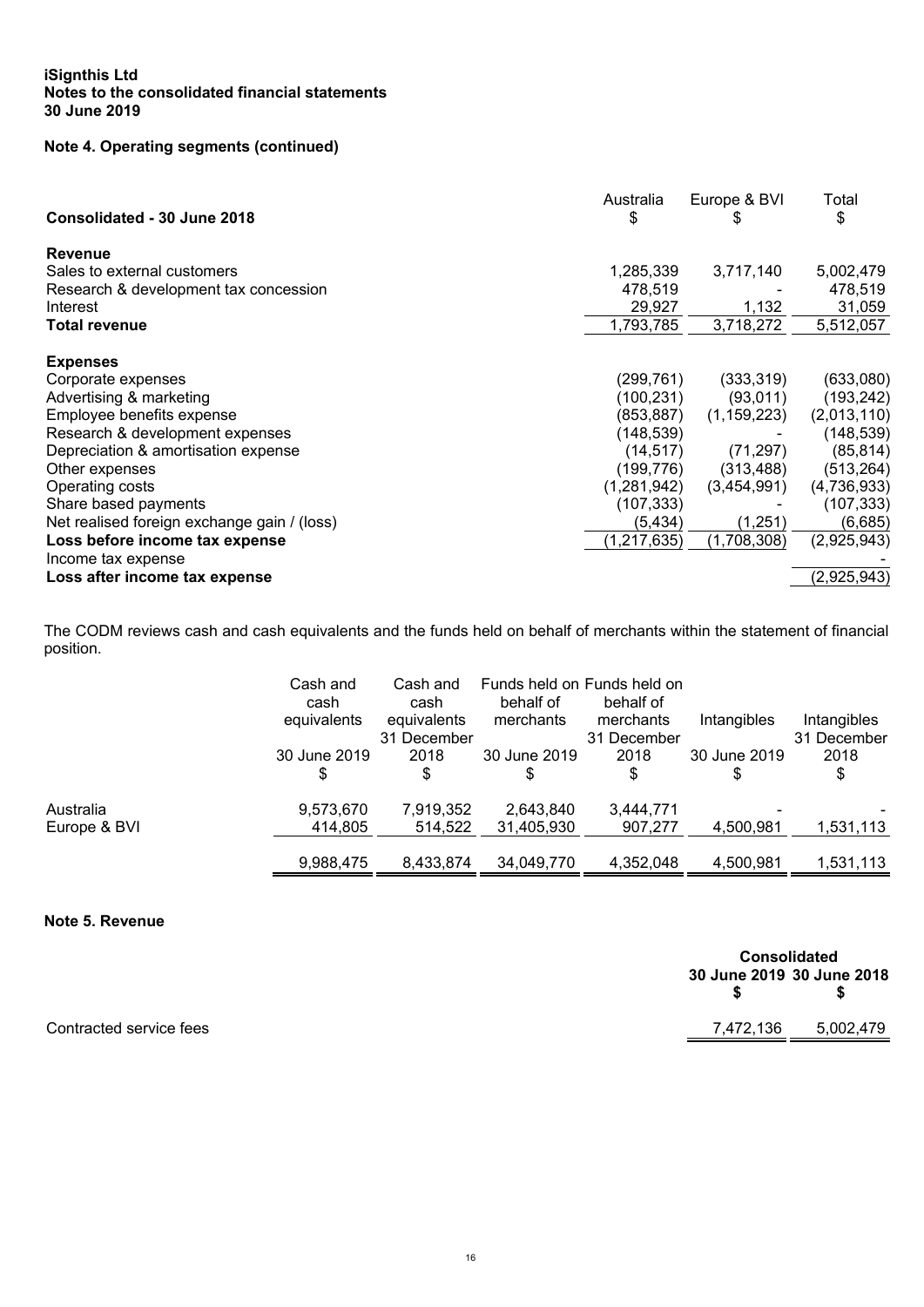# **Note 6. Other income**

|                                                          | <b>Consolidated</b><br>30 June 2019 30 June 2018 |                   |  |
|----------------------------------------------------------|--------------------------------------------------|-------------------|--|
| Interest income<br>Research & development tax concession | 55,514<br>621,579                                | 31,059<br>478,519 |  |
| Other income                                             | 677,093                                          | 509,578           |  |

#### *Interest income*

Interest income is recognised as interest accrued using the effective interest method. This is a method of calculating the amortised cost of a financial asset and allocating the interest income over the relevant period using the effective interest rate, which is the rate that exactly discounts estimated future cash receipts through the expected life of the financial asset to the net carrying amount of the financial asset.

#### *Government grants*

Subsidies from the government including R&D tax incentive income, are recognised as revenue at their fair value where there is reasonable assurance that the grant will be received, the Company will comply with attached conditions and the R&D incentive is readily measurable. As such the Company recognised the R&D tax incentive on a cash basis in prior periods however the consolidated entity amended its method during the year and now recognises on an accrual basis extent that related expenditure is recoverable. Government subsidies are recognised under the AASB 120 (Accounting for Government Grants and Disclosure of Government Assistance).

#### **Note 7. Expenses**

| <b>Consolidated</b> |                                        |
|---------------------|----------------------------------------|
| \$                  | S                                      |
|                     |                                        |
|                     |                                        |
| 123,918             |                                        |
| 32,463              | 26,206                                 |
| 156,381             | 26,206                                 |
|                     |                                        |
| 50,625              | 59,608                                 |
| 207,006             | 85,814                                 |
|                     |                                        |
|                     | 4,236,596                              |
| 348,679             | 347,953                                |
| 51,728              | 152,384                                |
| 3,004,580           | 4,736,933                              |
|                     | 30 June 2019 30 June 2018<br>2,604,173 |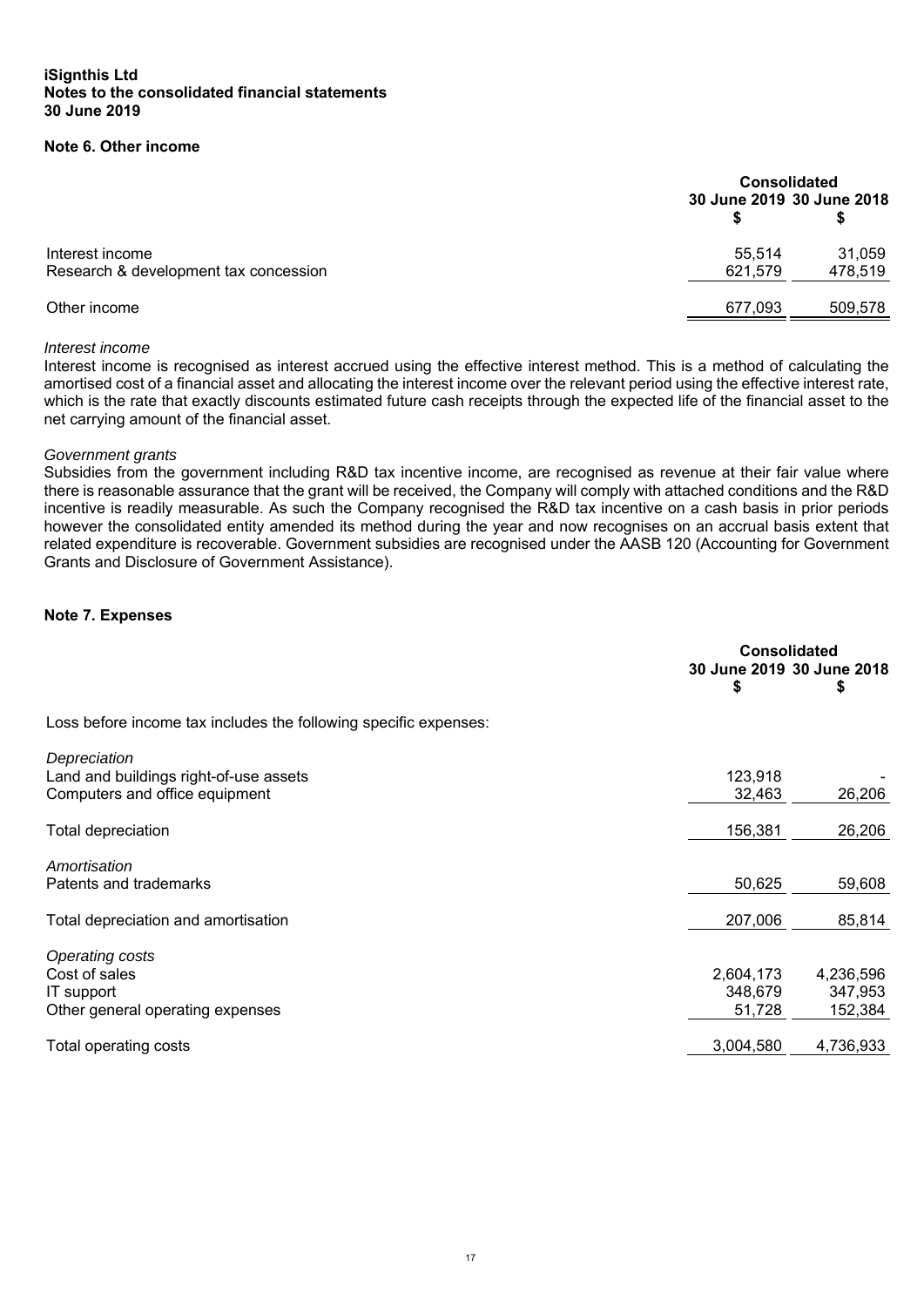# **Note 8. Equity - issued capital**

|                                                                                                                                                                                                                                                                                                     | <b>Consolidated</b><br>31 December |                               |                                | 31 December        |                                          |
|-----------------------------------------------------------------------------------------------------------------------------------------------------------------------------------------------------------------------------------------------------------------------------------------------------|------------------------------------|-------------------------------|--------------------------------|--------------------|------------------------------------------|
|                                                                                                                                                                                                                                                                                                     |                                    | 30 June 2019<br><b>Shares</b> | 2018<br><b>Shares</b>          | 30 June 2019<br>\$ | 2018<br>\$                               |
| Ordinary shares - fully paid                                                                                                                                                                                                                                                                        |                                    | 1,083,988,328                 | 1,075,714,618                  | 42,749,698         | 40,677,673                               |
| Movements in ordinary share capital                                                                                                                                                                                                                                                                 |                                    |                               |                                |                    |                                          |
| <b>Details</b>                                                                                                                                                                                                                                                                                      | <b>Date</b>                        |                               | <b>Shares</b>                  | <b>Issue price</b> | \$                                       |
| <b>Balance</b>                                                                                                                                                                                                                                                                                      | 1 January 2019                     |                               | 1,075,714,618                  |                    | 40,677,673                               |
| Issue of shares upon the vesting of performance<br>rights<br>Issue of shares upon the vesting of performance<br>rights<br>Issue of shares upon the vesting of performance<br>rights<br>Issue of shares upon the vesting of performance<br>shares<br>Issue of shares upon the vesting of performance | 3 January 2019                     |                               | 1,208,936                      | \$0.08             | 126,087                                  |
|                                                                                                                                                                                                                                                                                                     |                                    | 28 February 2019              | 1,250,000                      | \$0.11             | 133,875                                  |
|                                                                                                                                                                                                                                                                                                     | 6 March 2019                       |                               | 62,500                         | \$0.10             | 7,088                                    |
|                                                                                                                                                                                                                                                                                                     | 12 March 2019                      |                               | 85,000                         | \$0.11             | 9,639                                    |
| rights                                                                                                                                                                                                                                                                                              | 26 April 2019                      |                               | 100,000                        | \$0.11             | 11,582                                   |
| Issue of shares upon the vesting of performance<br>rights<br>Issue of shares in relation to a business combination<br>Exercise of options during the year<br>Transfer from share based payments reserve upon<br>exercise of options                                                                 | 26 April 2019<br>6 March 2019      |                               | 50,000<br>607,055<br>4,910,219 | \$0.10<br>\$0.19   | 5,355<br>119,408<br>1,400,943<br>258,048 |
| <b>Balance</b>                                                                                                                                                                                                                                                                                      | 30 June 2019                       |                               | 083,988,328                    |                    | 42,749,698                               |

# *Ordinary shares*

Ordinary shares entitle the holder to participate in dividends and the proceeds on the winding up of the company in proportion to the number of and amounts paid on the shares held. The fully paid ordinary shares have no par value and the company does not have a limited amount of authorised capital.

On a show of hands every member present at a meeting in person or by proxy shall have one vote and upon a poll each share shall have one vote.

#### *Share buy-back*

There is no current on-market share buy-back.

# **Note 9. Contingent assets and liabilities**

As detailed in Note 2, during the interim period ended 30 June 2019, the Group removed from the Statement of Financial Position certain assets and liabilities relating to client funds which had been recognised in prior periods. These funds are subject to a Court Order instigated by ASIC to freeze those funds.

The ability for the Group to deal with these funds and therefore realise assets and extinguish the corresponding liabilities is contingent upon the directions of the Court.

As at 30 June 2019 the balance of the contingent assets and liabilities amounted to \$2,963,737.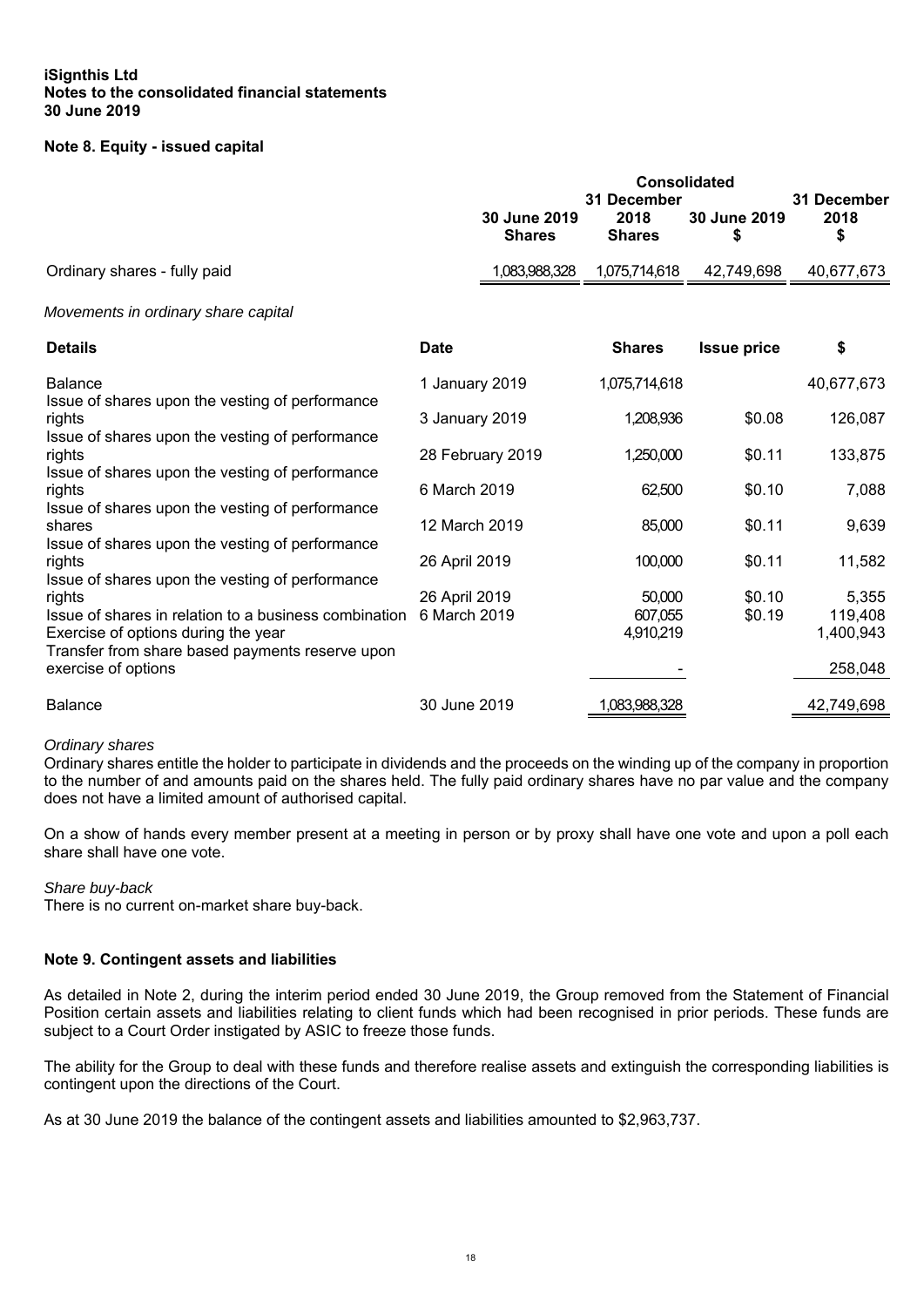# **Note 10. Business combinations**

## *Probanx Information Systems Limited Acquisition*

On 19 September 2018, the consolidated entity acquired 100% of the ordinary shares of Probanx Information Systems Limited ("Probanx") for the total consideration transferred of \$652,635. Probanx is a EU based core banking platform software business.

The acquired business contributed revenues of \$466,660 and a profit after tax of \$160,837 to the consolidated entity for the half year ending 30 June 2019.

The purpose of the acquisition was a strategic acquisition for the Company as it provides proven and certified systems as follows;

- Core Banking Platform
- E-banking (Client Portal)
- Mobile Banking Application
- Loans & Mortgages Module
- Portfolio Management
- IBAN Validation API
- Integration between ATM and POS switches, and the CorePlus Banking System.
- Multi-Currency Accounting
- Supports English, French, German, Italian, Greek, Spanish and Hebrew
- Wire Payments SWIFT, SEPA and Earthport Integration

In addition Probanx will provide future SaaS licensing opportunities around core banking and card processing SaaS.

The acquisition accounting for the acquired business remains on a provisional basis as at 30 June 2019.

Details of the acquisition are as follows:

|                                                                    | <b>Fair value</b><br>\$ |
|--------------------------------------------------------------------|-------------------------|
| Cash and cash equivalents                                          | 94,840                  |
| Trade and other receivables                                        | 325,136                 |
| Plant and equipment                                                | 36,304                  |
| Software                                                           | 330,718                 |
| Trade and other payables                                           | (9,745)                 |
| Deferred tax liability                                             | (90, 947)               |
| Deferred revenue                                                   | (124, 618)              |
| Net assets acquired                                                | 561,688                 |
| Goodwill                                                           | 90,947                  |
| Acquisition-date fair value of the total consideration transferred | 652,635                 |
| Representing:                                                      |                         |
| Cash paid or payable to vendor                                     | 489,476                 |
| Deferred consideration (shares to be issued to vendor)*            | 163,159                 |
|                                                                    | 652,635                 |

\* The deferred consideration consists of €100,000 in ISX shares to be issued to the vendors of Probanx. The shares were issued 7 months following the close of the acquisition. The spot rate of 0.6129 EUR/AUD on acquisition date results in the \$163,159 deferred consideration noted.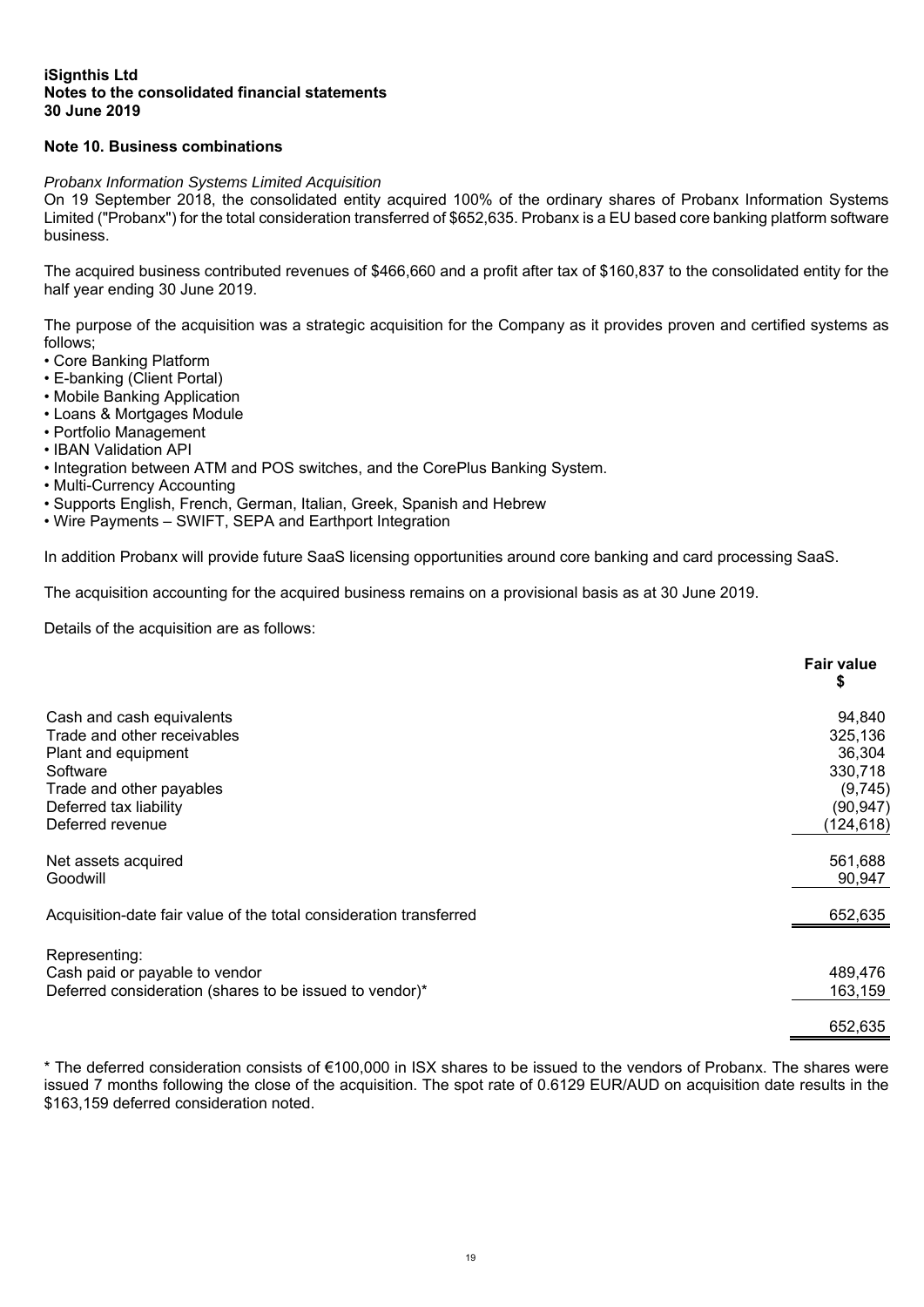# **Note 10. Business combinations (continued)**

#### *UAB Baltic Banking Services Acquisition*

On 15 February 2019, the consolidated entity acquired 100% of the ordinary shares of UAB Baltic Banking Services ("BBS").

The acquired business contributed revenues of \$828,168 and a loss after tax of \$115,411 to the consolidated entity for the half year ending 30 June 2019.

BBS is located in Lithuania, and has developed specialised banking software that allows rapid connectivity to the SEPA Core and SEPA Instant networks, together with the development of specialised core banking modules on a basis of document driven solution including client onboarding (KYC, AML), transaction core, product configuration, electronic document management (automated document relations and storage), reporting, etc, which will integrate with Paydentity™ and incorporate components of iSignthis' patented intellectual property.

The consideration for the purchase consists of €75,000 in ordinary shares, issued at the February monthly VWAP, plus a €75,000 cash payment.

An earn out applies, based upon multiplier of EBIT at 31 December 2019 less the initial cash payment, capped at €1.5m, with consideration payable as 85% ordinary shares with a majority escrow provision, and 15% cash component.

The acquisition accounting for the acquired business remains on a provisional basis and the consolidated entity is yet to finalise accounting treatment and statement of financial position calculation as at signing date.

Details of the acquisition are as follows:

|                                                                    | <b>Fair value</b><br>\$ |
|--------------------------------------------------------------------|-------------------------|
| Trade receivables                                                  | 96,999                  |
| Other current assets                                               | 74,653                  |
| Bank overdraft                                                     | (58, 516)               |
| Trade payables                                                     | (237, 023)              |
| Deferred revenue                                                   | (511, 728)              |
| Net liabilities acquired                                           | (635, 615)              |
| Goodwill                                                           | 3,012,417               |
| Acquisition-date fair value of the total consideration transferred | 2,376,802               |
| Representing:                                                      |                         |
| Cash paid or payable to vendor*                                    | 118,840                 |
| iSignthis Ltd shares issued to vendor**                            | 118,840                 |
| Contingent consideration***                                        | 2,139,122               |
|                                                                    | 2,376,802               |

\* Consists of €75,000 cash paid on acquisition date

\*\* Consists of €75,000 in ordinary shares, issued at the February monthly VWAP, plus a €75,000 cash payment.

\*\*\* Contingent consideration is made up of cash and share based earnouts limited at €1.5m, based upon a multiplier of EBIT at 31 December 2019 less the initial cash payment

- Cash portion of this earnout is limited to 15%

- Share portion is limited to 85%, payable as ordinary shares with a majority escrow provision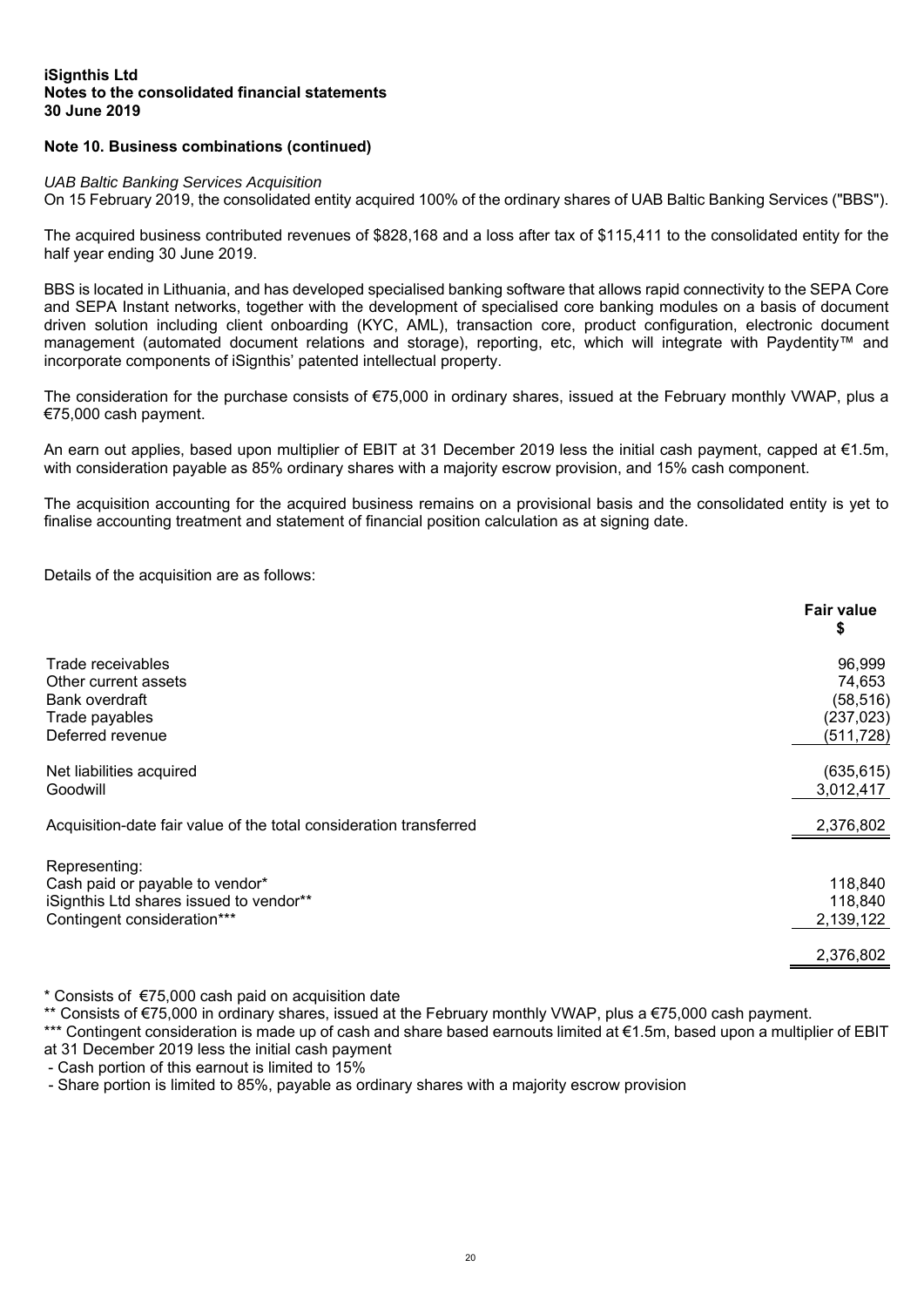# **Note 11. Events after the reporting period**

No matter or circumstance has arisen since 30 June 2019 that has significantly affected, or may significantly affect the consolidated entity's operations, the results of those operations, or the consolidated entity's state of affairs in future financial years.

# **Note 12. Share-based payments**

Set out below are summaries of options granted under the plan:

30 June 2019

| Grant date | Expiry date | Exercise<br>price | Balance at<br>the start of<br>the half-year | Granted   | Exercised   | Expired/<br>forfeited/<br>other | Balance at<br>the end of<br>the half-year |
|------------|-------------|-------------------|---------------------------------------------|-----------|-------------|---------------------------------|-------------------------------------------|
|            |             |                   |                                             |           |             |                                 |                                           |
| 01/08/2016 | 01/07/2019  | \$0.62            | 5,000,000                                   |           |             |                                 | 5,000,000                                 |
| 03/08/2017 | 01/12/2019  | \$0.30            | 500,000                                     |           | (50,000)    |                                 | 450,000                                   |
| 09/11/2017 | 08/02/2019  | \$0.24            | 2,850,877                                   |           |             | (2,850,877)                     |                                           |
| 09/11/2017 | 08/05/2019  | \$0.27            | 2,850,877                                   |           | (2,850,877) |                                 |                                           |
| 09/11/2017 | 08/02/2020  | \$0.31            | 2,850,877                                   |           | (1,642,104) |                                 | 1,208,773                                 |
| 08/12/2017 | 08/02/2019  | \$0.24            | 200,000                                     |           |             | (200,000)                       |                                           |
| 08/12/2017 | 08/05/2019  | \$0.27            | 200,000                                     |           | (200,000)   |                                 |                                           |
| 08/12/2017 | 08/02/2020  | \$0.31            | 200,000                                     |           | (200,000)   |                                 |                                           |
| 13/03/2019 | 10/07/2020  | \$0.30            |                                             | 3,000,000 |             |                                 | 3,000,000                                 |
|            |             |                   | 14,652,631                                  | 3,000,000 | (4,942,981) | (3,050,877)                     | 9,658,773                                 |
|            |             |                   |                                             |           |             |                                 |                                           |

\* All options issued during the financial year were issued to advisers for services provided to the consolidated entity.

#### 30 June 2018

|            |             | Exercise | Balance at<br>the start of |         |           | Expired/<br>forfeited/ | Balance at<br>the end of |
|------------|-------------|----------|----------------------------|---------|-----------|------------------------|--------------------------|
| Grant date | Expiry date | price    | the half-year              | Granted | Exercised | other                  | the half-year            |
| 02/11/2015 | 31/07/2017  | \$0.38   | 6,000,000                  |         |           | (6,000,000)            |                          |
| 02/11/2015 | 30/09/2018  | \$0.50   | 6,000,000                  |         |           |                        | 6,000,000                |
| 02/11/2015 | 30/09/2018  | \$0.62   | 6.000.000                  |         |           |                        | 6.000.000                |
| 01/08/2016 | 01/07/2017  | \$0.38   | 5,000,000                  |         |           | (5,000,000)            |                          |
| 01/08/2016 | 01/07/2018  | \$0.50   | 5,000,000                  |         |           |                        | 5,000,000                |
| 01/08/2016 | 01/07/2019  | \$0.62   | 5,000,000                  |         |           |                        | 5,000,000                |
| 03/08/2017 | 01/12/2019  | \$0.30   | 500,000                    |         |           |                        | 500,000                  |
| 09/11/2017 | 08/02/2019  | \$0.24   | 2,850,877                  |         |           |                        | 2,850,877                |
| 09/11/2017 | 08/05/2019  | \$0.27   | 2,850,877                  |         |           |                        | 2,850,877                |
| 09/11/2017 | 08/02/2020  | \$0.31   | 2,850,877                  |         |           |                        | 2,850,877                |
| 08/12/2017 | 08/02/2019  | \$0.24   | 200,000                    |         |           |                        | 200,000                  |
| 08/12/2017 | 08/05/2019  | \$0.27   | 200,000                    |         |           |                        | 200,000                  |
| 08/12/2017 | 08/02/2020  | \$0.31   | 200,000                    |         |           |                        | 200,000                  |
|            |             |          | 42,652,631                 |         |           | (11,000,000)           | 31,652,631               |

\* All options issued during the financial year were issued to advisers for services provided to the consolidated entity.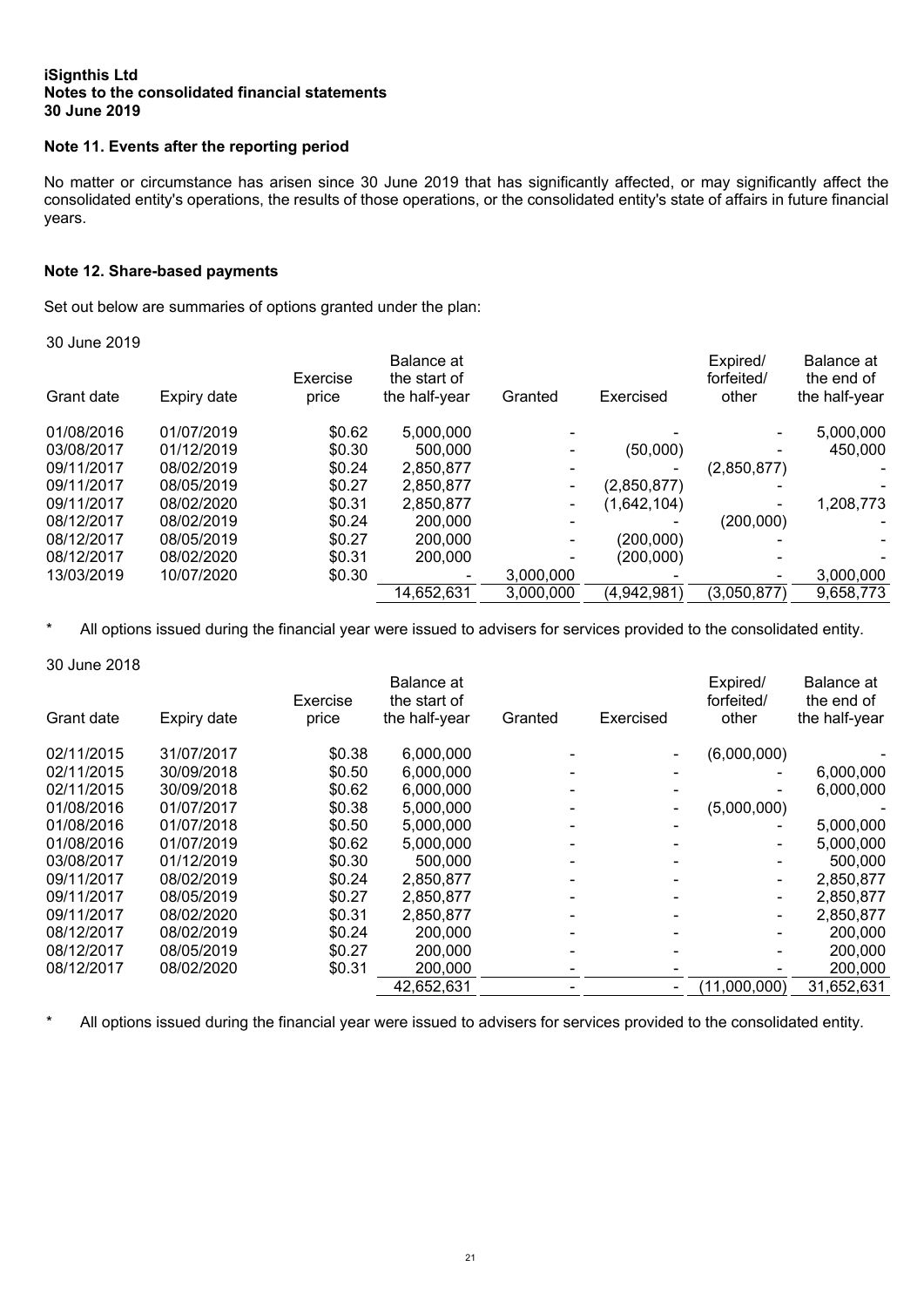# **Note 12. Share-based payments (continued)**

Set out below are the options exercisable at the end of the financial half-year:

| Grant date | Expiry date | <b>Number</b> | 30 June 2019 30 June 2018<br>Number |
|------------|-------------|---------------|-------------------------------------|
| 02/11/2015 | 30/09/2018  |               | 6,000,000                           |
| 02/11/2015 | 30/09/2018  |               | 6,000,000                           |
| 01/08/2016 | 01/07/2018  | -             | 5,000,000                           |
| 01/08/2016 | 01/07/2019  | 5,000,000     | 5,000,000                           |
| 13/05/2019 | 01/12/2019  | 450,000       | 500,000                             |
| 09/11/2017 | 08/02/2019  | -             | 2,850,877                           |
| 09/11/2017 | 08/05/2019  |               | 2,850,877                           |
| 09/11/2017 | 08/02/2020  | 1,208,773     | 2,850,877                           |
| 08/12/2017 | 08/02/2019  | -             | 200,000                             |
| 08/12/2017 | 08/05/2019  |               | 200,000                             |
| 08/12/2017 | 08/02/2020  |               | 200,000                             |
| 13/03/2019 | 10/07/2020  | 3.000.000     |                                     |
|            |             |               |                                     |
|            |             | 9,658,773     | 31,652,631                          |

Set out below are summaries of performance rights granted under the plan:

30 June 2019

|            |             | Balance at<br>the start of |           |             | Expired/<br>forfeited/ | Balance at<br>the end of |
|------------|-------------|----------------------------|-----------|-------------|------------------------|--------------------------|
| Grant date | Expiry date | the half-year              | Granted   | Vested      | other                  | the half-year            |
| 27/01/2017 | 02/01/2019  | 218,250                    |           | (218, 250)  |                        |                          |
| 30/06/2017 | 25/04/2019  | 50,000                     |           | (50,000)    |                        |                          |
| 30/06/2017 | 01/07/2019  | 17,500                     |           |             |                        | 17,500                   |
| 05/12/2017 | 24/04/2019  | 107,500                    |           | (100,000)   | (7,500)                |                          |
| 05/12/2017 | 01/09/2019  | 83,334                     |           |             | (41, 667)              | 41,667                   |
| 05/12/2017 | 19/09/2019  | 72,500                     |           |             |                        | 72,500                   |
| 05/12/2017 | 01/12/2019  | 10,000                     |           |             |                        | 10,000                   |
| 23/05/2018 | 01/03/2019  | 100,000                    |           | (62, 500)   | (37, 500)              |                          |
| 23/05/2018 | 01/03/2020  | 100,000                    |           |             | (37,500)               | 62,500                   |
| 23/05/2018 | 11/03/2019  | 110,000                    |           | (85,000)    | (25,000)               |                          |
| 03/09/2018 | 01/09/2020  | 3,464,000                  |           | (1,250,000) | (219,000)              | 1,995,000                |
| 08/10/2018 | 30/09/2020  | 250,000                    |           |             | (250,000)              |                          |
| 10/12/2018 | 10/12/2019  | 220,000                    |           |             |                        | 220,000                  |
| 21/12/2018 | 10/12/2019  | 20,000                     |           |             | (20,000)               |                          |
| 09/05/2019 | 01/01/2020  |                            | 50,000    |             |                        | 50,000                   |
| 09/05/2019 | 30/04/2020  |                            | 74,000    |             |                        | 74,000                   |
| 09/05/2019 | 30/04/2021  |                            | 69,000    |             |                        | 69,000                   |
| 17/05/2019 | 30/06/2021  |                            | 1,625,000 |             |                        | 1,625,000                |
| 17/05/2019 | 30/06/2022  |                            | 1,625,000 |             |                        | 1,625,000                |
|            |             | 4,823,084                  | 3,443,000 | (1,765,750) | (638, 167)             | 5,862,167                |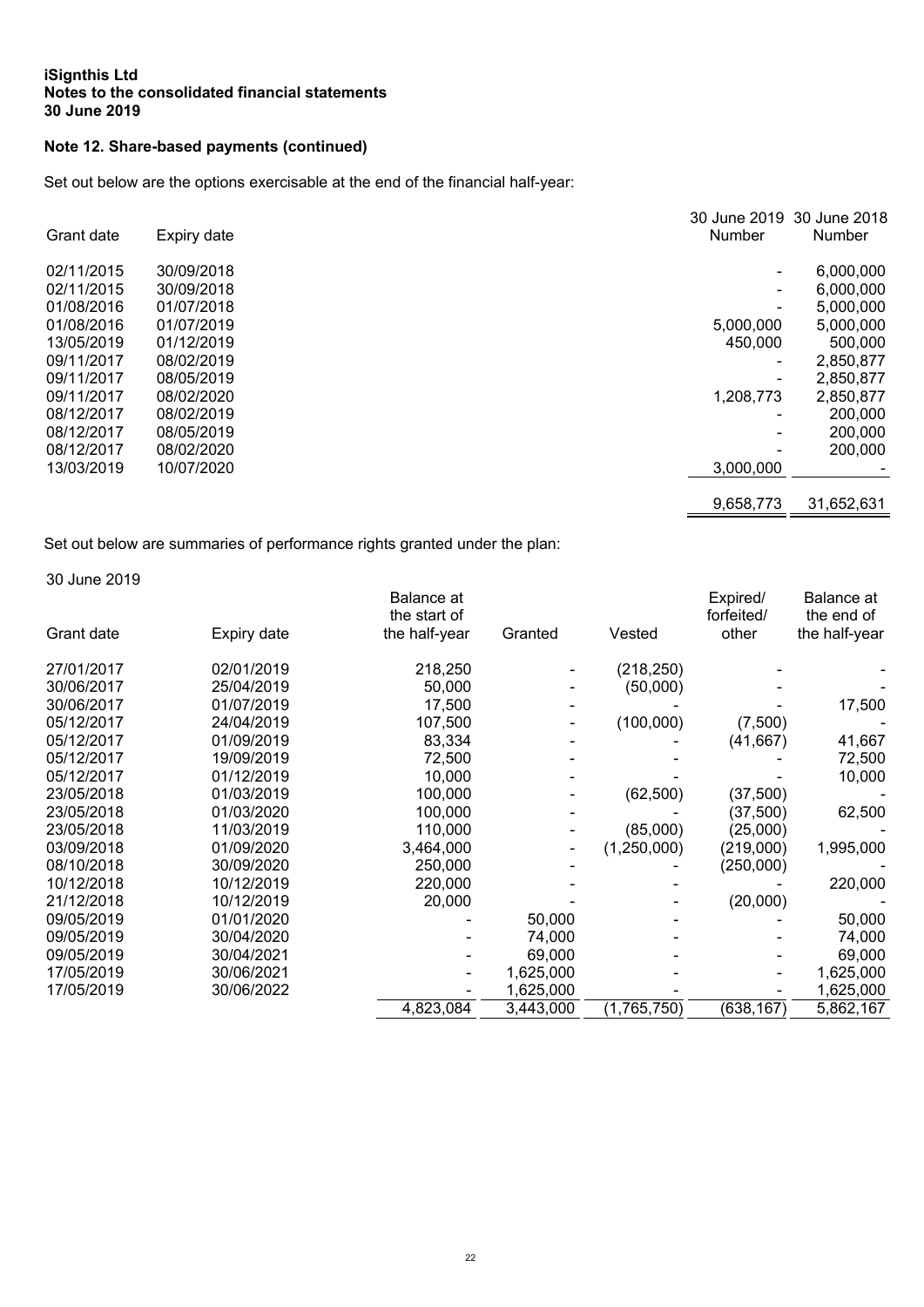# **Note 12. Share-based payments (continued)**

30 June 2018

|            |             | Balance at<br>the start of |         |            | Expired/<br>forfeited/ | Balance at<br>the end of |
|------------|-------------|----------------------------|---------|------------|------------------------|--------------------------|
| Grant date | Expiry date | the half-year              | Granted | Vested     | other                  | the half-year            |
| 01/08/2016 | 01/03/2018  | 216,667                    |         | (216, 667) |                        |                          |
| 01/08/2016 | 15/07/2018  | 718,584                    |         |            | (100,000)              | 618,584                  |
| 11/11/2016 | 01/11/2018  | 335,000                    |         |            | (42, 500)              | 292,500                  |
| 27/01/2017 | 02/01/2019  | 371,500                    |         |            | (153, 250)             | 218,250                  |
| 30/06/2017 | 25/04/2019  | 50,000                     |         |            |                        | 50,000                   |
| 30/06/2017 | 01/07/2019  | 17,500                     |         |            |                        | 17,500                   |
| 05/12/2017 | 24/04/2019  | 127,500                    |         |            | (20,000)               | 107,500                  |
| 05/12/2017 | 01/09/2018  | 143,333                    |         |            |                        | 143,333                  |
| 05/12/2017 | 01/09/2019  | 83,334                     |         |            |                        | 83,334                   |
| 05/12/2017 | 19/09/2018  | 72,500                     |         |            |                        | 72,500                   |
| 05/12/2017 | 19/09/2019  | 72,500                     |         |            |                        | 72,500                   |
| 05/12/2017 | 01/12/2019  | 10,000                     |         |            |                        | 10.000                   |
| 23/05/2018 | 01/03/2019  |                            | 100.000 |            |                        | 100,000                  |
| 23/05/2018 | 01/03/2020  |                            | 100,000 |            |                        | 100,000                  |
| 23/05/2018 | 11/03/2019  |                            | 110,000 |            |                        | 110,000                  |
| 23/05/2018 | 30/06/2018  |                            | 250,000 |            |                        | 250,000                  |
|            |             | 2,218,418                  | 560,000 | (216, 667) | (315, 750)             | 2,246,001                |
|            |             |                            |         |            |                        |                          |

Set out below are the performance rights exercisable at the end of the financial period:

|            |             |           | 30 June 2019 30 June 2018 |
|------------|-------------|-----------|---------------------------|
| Grant date | Expiry date | Number    | Number                    |
| 01/08/2016 | 15/07/2018  |           | 618,584                   |
| 11/11/2016 | 01/11/2018  |           | 292,500                   |
| 27/01/2017 | 02/01/2019  |           | 218,250                   |
| 30/06/2017 | 25/04/2019  |           | 50,000                    |
| 30/06/2017 | 01/07/2019  | 17,500    | 17,500                    |
| 05/12/2017 | 24/04/2019  |           | 107,500                   |
| 05/12/2017 | 01/09/2018  |           | 143,333                   |
| 05/12/2017 | 01/09/2019  | 41,667    | 83,334                    |
| 05/12/2017 | 19/09/2018  |           | 72,500                    |
| 05/12/2017 | 01/09/2019  | 72,500    | 72,500                    |
| 05/12/2017 | 01/12/2019  | 10,000    | 10,000                    |
| 23/05/2018 | 01/03/2019  |           | 100,000                   |
| 23/05/2018 | 01/03/2020  | 62,500    | 100,000                   |
| 23/05/2018 | 11/03/2019  |           | 110,000                   |
| 23/05/2018 | 30/06/2018  |           | 250,000                   |
| 03/09/2018 | 01/09/2020  | 1,995,000 |                           |
| 10/12/2018 | 10/12/2019  | 220,000   |                           |
| 09/05/2019 | 01/01/2020  | 50,000    |                           |
| 09/05/2019 | 30/04/2020  | 74,000    |                           |
| 09/05/2019 | 30/04/2021  | 69,000    |                           |
| 17/05/2019 | 30/06/2021  | 1,625,000 |                           |
| 17/05/2019 | 30/06/2022  | 1,625,000 |                           |
|            |             | 5,862,167 | 2,246,001                 |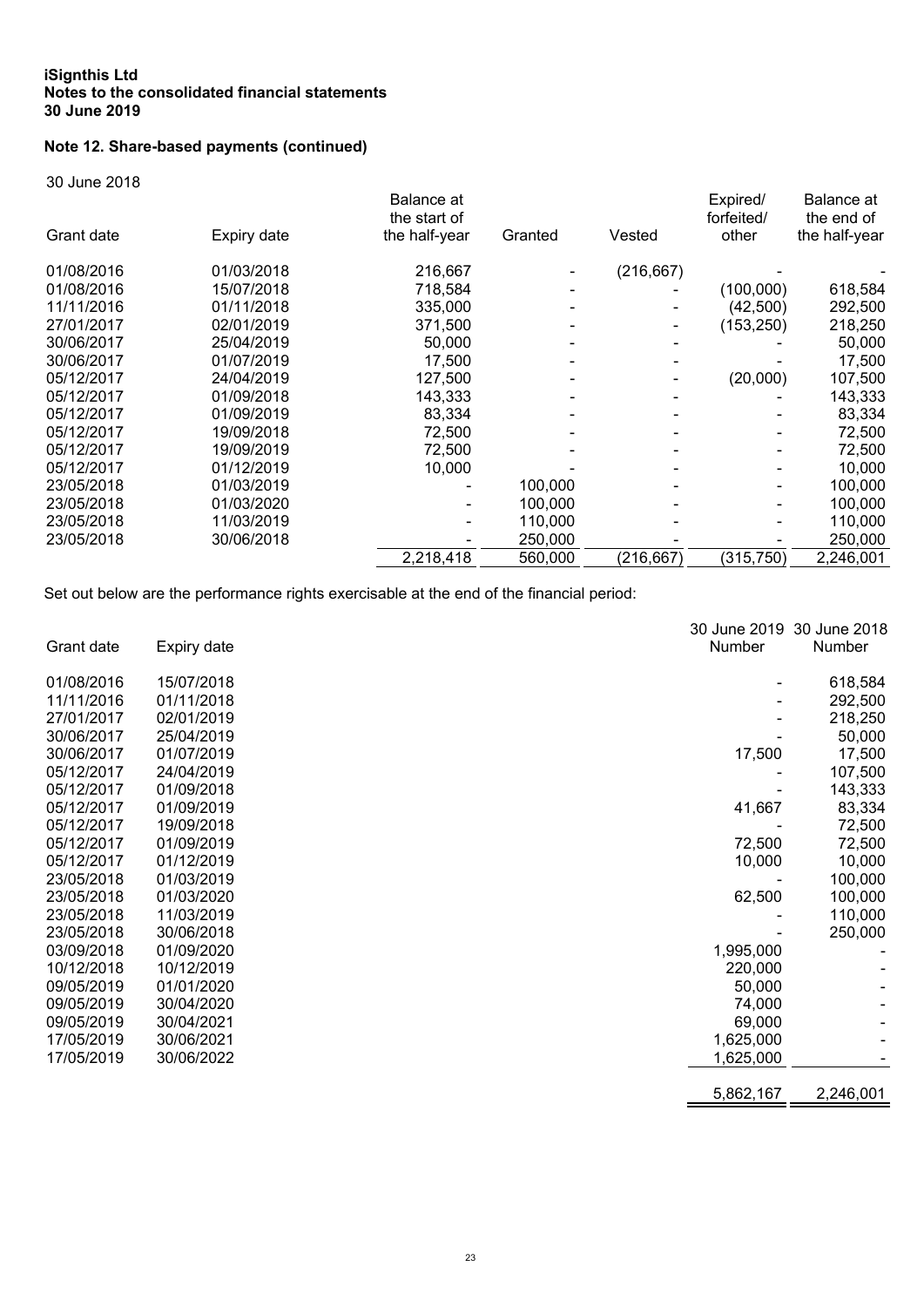# **Note 12. Share-based payments (continued)**

For the options granted during the current financial half-year, the valuation model inputs used to determine the fair value at the grant date, are as follows:

| Grant date | Expiry date | Share price<br>at grant date | Exercise<br>price | Expected<br>volatility | Risk-free<br>interest rate | Fair value<br>at grant date |
|------------|-------------|------------------------------|-------------------|------------------------|----------------------------|-----------------------------|
| 13/03/2019 | 10/07/2020  | \$0.27                       | \$0.30            | 77.00%                 | ' .60%                     | \$0.0825                    |

For the performance rights granted during the current financial half-year, the valuation model inputs used to determine the fair value at the grant date, are as follows:

| Grant date | Expiry date | Share price<br>at grant date | Expected<br>volatility | Risk-free<br>interest rate | Fair value<br>at grant date |
|------------|-------------|------------------------------|------------------------|----------------------------|-----------------------------|
| 09/05/2019 | 01/01/2020  | \$0.33                       | 77.00%                 | 1.31%                      | \$0.3350                    |
| 09/05/2019 | 30/04/2020  | \$0.33                       | 77.00%                 | 1.31%                      | \$0.3350                    |
| 09/05/2019 | 30/04/2021  | \$0.33                       | 77.00%                 | $1.31\%$                   | \$0.3350                    |
| 17/05/2019 | 30/06/2021  | \$0.45                       | 77.00%                 | 1.21%                      | \$0.4450                    |
| 17/05/2019 | 30/06/2022  | \$0.45                       | 77.00%                 | 1.18%                      | \$0.4190                    |

The performance rights listed above will vest once the holder of the right has satisfied various performance conditions set out in the signed offer letter. The company has estimated that there is a 63% chance of all rights vesting and has therefore taken this into consideration when valuing the rights.

# **Note 13. Non-current assets - right-of-use assets**

|                                                                     |                         | <b>Consolidated</b><br>31 December |  |  |
|---------------------------------------------------------------------|-------------------------|------------------------------------|--|--|
|                                                                     | 30 June 2019            | 2018<br>\$                         |  |  |
| Land and buildings - right-of-use<br>Less: Accumulated depreciation | 1,266,589<br>(619, 433) |                                    |  |  |
|                                                                     | 647,156                 |                                    |  |  |

Additions to the right-of-use assets during the half-year were \$189,518.

The consolidated entity leases land and buildings for its offices, warehouses and retail outlets under agreements of between to 2-5 years with, in some cases, options to extend. The leases have various escalation clauses. On renewal, the terms of the leases are renegotiated.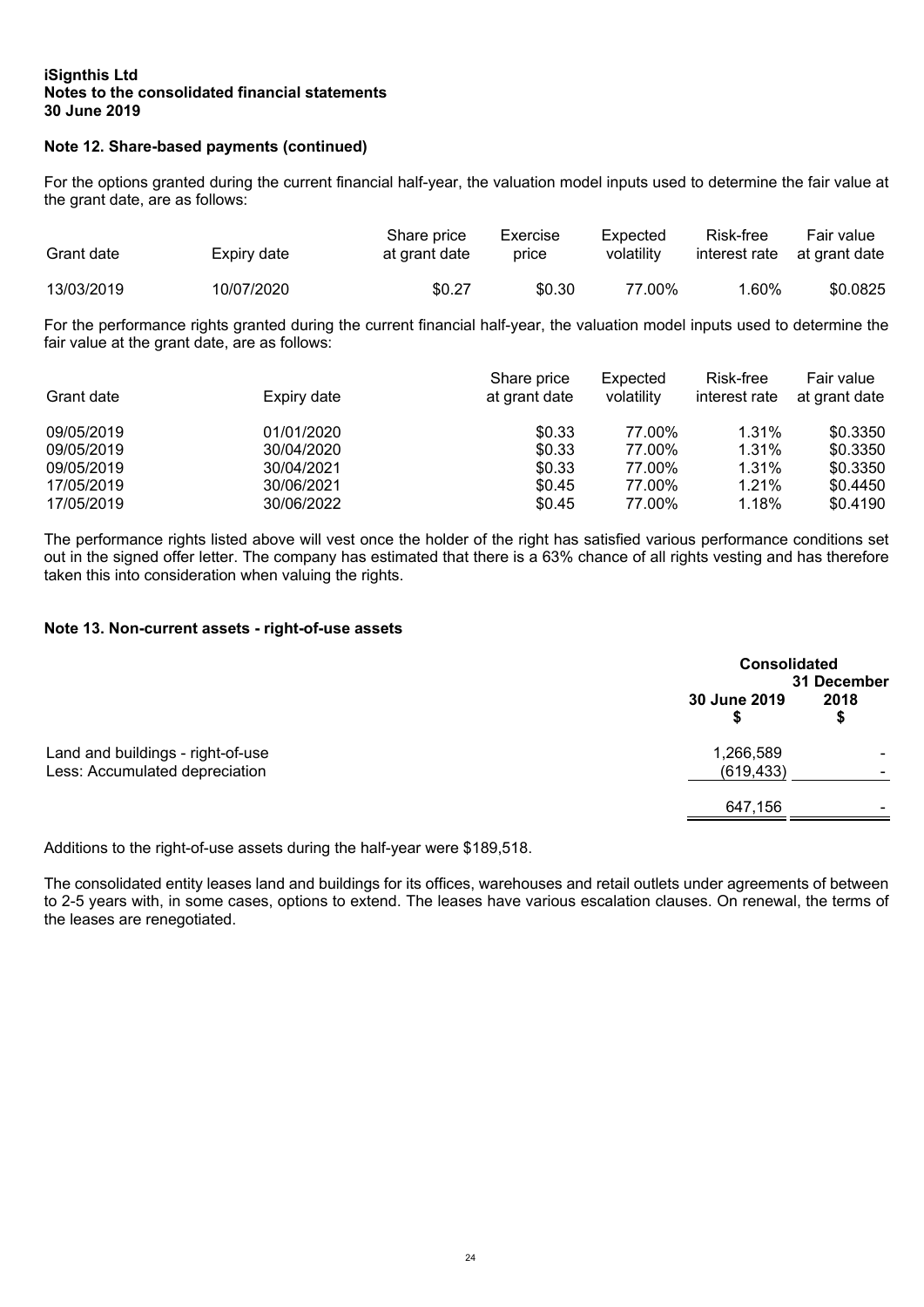# **iSignthis Ltd Directors' declaration 30 June 2019**

In the directors' opinion:

- the attached financial statements and notes comply with the Corporations Act 2001, Australian Accounting Standard AASB 134 'Interim Financial Reporting', the Corporations Regulations 2001 and other mandatory professional reporting requirements;
- the attached financial statements and notes give a true and fair view of the consolidated entity's financial position as at 30 June 2019 and of its performance for the financial half-year ended on that date; and
- there are reasonable grounds to believe that the company will be able to pay its debts as and when they become due and payable.

Signed in accordance with a resolution of directors made pursuant to section 303(5)(a) of the Corporations Act 2001.

On behalf of the directors

 $\bigcup$ 

Nickolas John Karantzis Managing Director

28 August 2019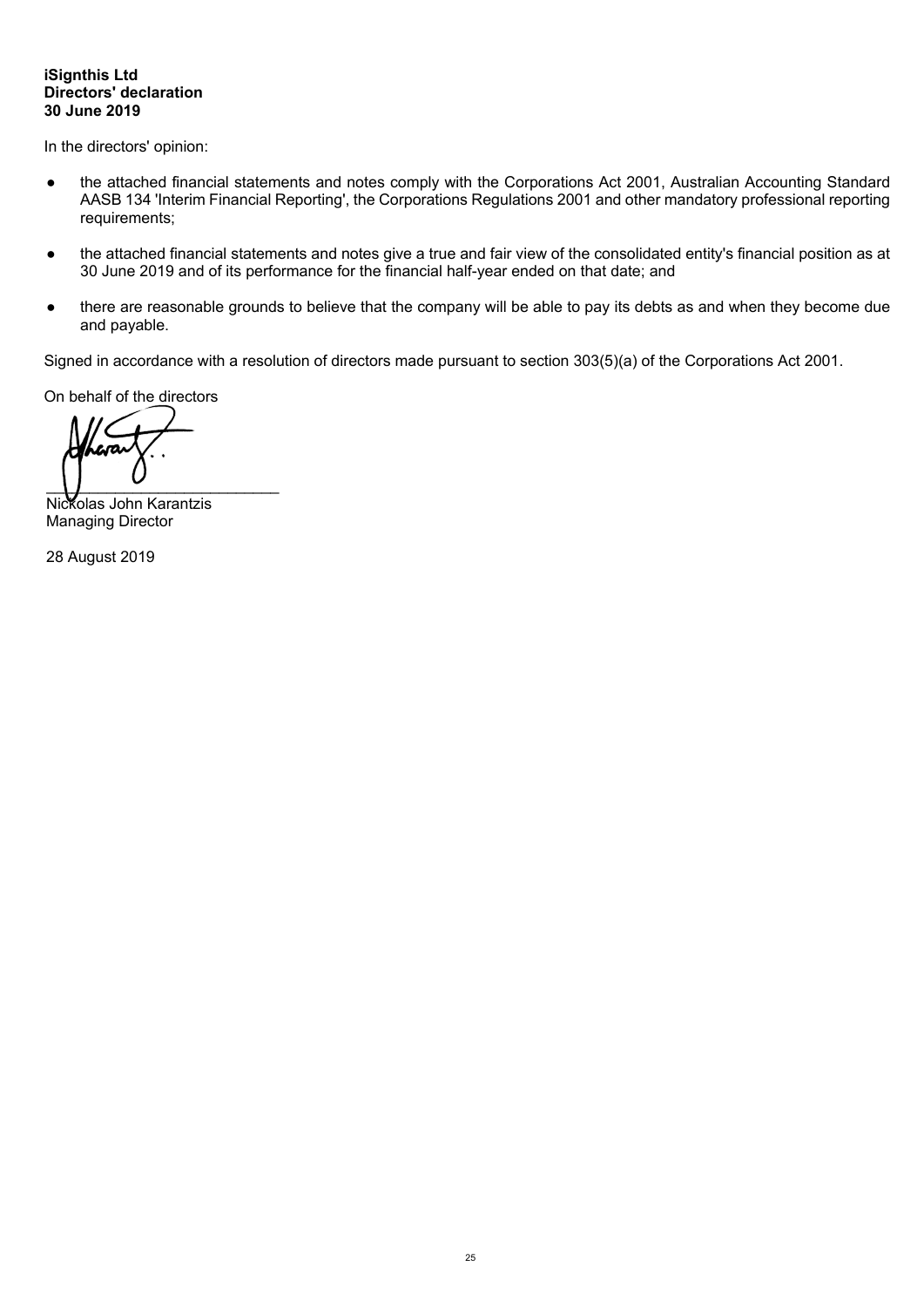

Collins Square, Tower 5 727 Collins Street Melbourne VIC 3008

Correspondence to: GPO Box 4736 Melbourne VIC 3001

**T** +61 3 8320 2222 **F** +61 3 8320 2200 **E** [info.vic@au.gt.com](mailto:info.vic@au.gt.com) **W** www.grantthornton.com.au

# **Independent Auditor's Report**

To the Members of iSignthis Ltd

#### **Report on the audit of the financial report**

#### **Conclusion**

We have reviewed the accompanying half year financial report of iSignthis Ltd (the Company) and its subsidiaries (the Group), which comprises the consolidated statement of financial position as at 30 June 2019, and the consolidated statement of profit or loss and other comprehensive income, consolidated statement of changes in equity and consolidated statement of cash flows for the half year ended on that date, a description of accounting policies, other selected explanatory notes, and the directors' declaration.

Based on our review, which is not an audit, nothing has come to our attention that causes us to believe that the half year financial report of iSignthis Ltd does not give a true and fair view of the financial position of the Group as at 30 June 2019, and of its financial performance and its cash flows for the half year ended on that date, in accordance with the *Corporations Act 2001*, including complying with Accounting Standard AASB 134 *Interim Financial Reporting*.

#### **Directors' responsibility for the half year financial report**

The Directors of the Company are responsible for the preparation of the half year financial report that gives a true and fair view in accordance with Australian Accounting Standards and the *Corporations Act 2001* and for such internal control as the Directors determine is necessary to enable the preparation of the half year financial report that gives a true and fair view and is free from material misstatement, whether due to fraud or error.

#### **Auditor's responsibility**

Our responsibility is to express a conclusion on the half year financial report based on our review. We conducted our review in accordance with Auditing Standard on Review Engagements ASRE 2410 *Review of a Financial Report Performed by the Independent Auditor of the Entity*, in order to state whether, on the basis of the procedures described, we have become aware of any matter that makes us believe that the half year financial report is not in accordance with the *Corporations Act 2001* including giving a true and fair view of the Group's financial position as at 30 June 2019 and its performance for the half year ended on that date, and complying with Accounting Standard AASB 134 *Interim Financial Reporting* and the *Corporations Regulations 2001*. As the auditor of iSignthis Ltd, ASRE 2410 requires that we comply with the ethical requirements relevant to the audit of the annual financial report.

Grant Thornton Audit Pty Ltd ACN 130 913 594 a subsidiary or related entity of Grant Thornton Australia Ltd ABN 41 127 556 389 **www.grantthornton.com.au**

'Grant Thornton' refers to the brand under which the Grant Thornton member firms provide assurance, tax and advisory services to their clients and/or refers to one or more member firms, as the context requires. Grant Thornton Australia Ltd is a member firm of Grant Thornton International Ltd (GTIL). GTIL and the member firms are not a worldwide partnership. GTIL and each member firm is a separate legal entity. Services are delivered by the member firms. GTIL does not provide services to clients. GTIL and its member firms are not agents of, and do not obligate one<br>another and are not liable for one another's acts or omissions. In the Australi another and are not liable for one another's acts or omissions. In the Australian context only, the use of the ter Grant Thornton Australia Limited ABN 41 127 556 389 and its Australian subsidiaries and related entities. GTIL is not an Australian related entity to Grant Thornton Australia Limited.

Liability limited by a scheme approved under Professional Standards Legislation.